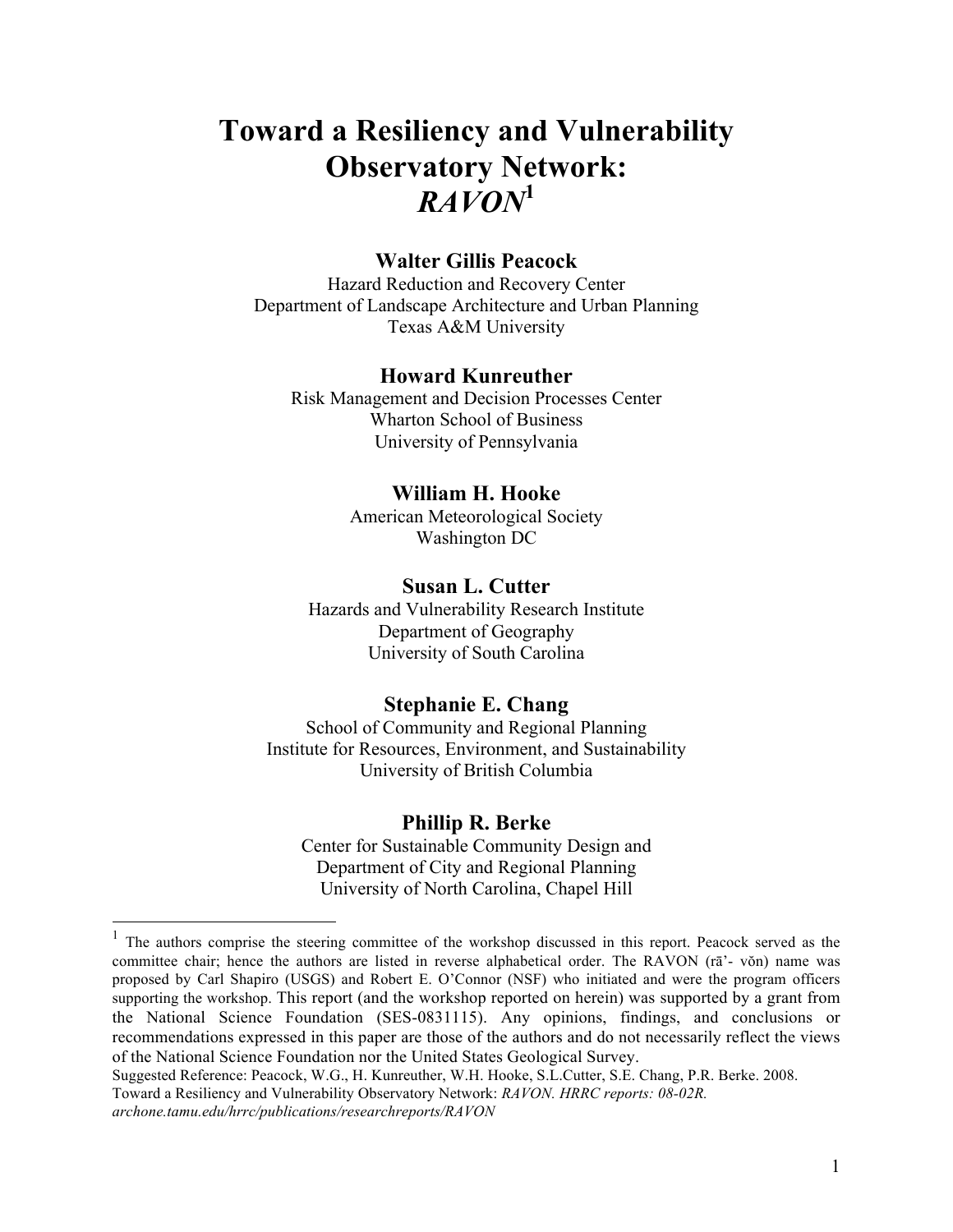## **Toward a Resiliency and Vulnerability Observatory Network:** *RAVON*

## **I. Introduction**

Recent decades have seen an exponential growth in the physical impacts and losses due to natural disasters stemming from climatological events such as flooding and hurricanes and geological events such as earthquakes in the United States and throughout the world. Even after adjusting losses for inflation, the notion of billion dollar disasters is becoming the rule rather than the exception. In the future these mega-catastrophes may no longer be viewed as low probability events particularly if we consider both their direct and indirect losses. Indeed, given the ever increasing interdependence in the world economy what might have once been seen as local problems with confined impacts, increasingly will be seen as global problems having world-wide consequences.

The consensus of the scientific community is that natural disasters are not in fact wholly "natural" events. Disasters are outcome of the interaction between biophysical systems, human systems, and their built environment. Furthermore, they are in large measure a function of human action or, all too often, inaction. This position was the central conclusion of the *second assessment* of natural hazards and disaster research in the United States as summarized in the aptly entitled volume *Disasters by Design* (Mileti 1999). Despite increasing knowledge on natural hazard agents and their potential impacts, disasters losses increase in part because of where and how we "design" our communities. This message was echoed by White, Kates and Burton (2001) who suggested that losses continued to grow because of a failure to either employ or to effectively employ knowledge on where and how our communities should develop.

Many of our nation's communities continue to develop and expand into high hazard areas, contributing to increased hazard exposure and often resulting in the destruction of environmental resources such as wetlands that can reduce losses. There is still far too much reliance on short term technological fixes such as levees, sea walls, and beach re-nourishment programs that can also have detrimental environmental consequences and promote increased development. When major disasters occur, recovery requires massive infusions of external public and private resources, is highly uneven, and is likely to reproduce many preexisting vulnerabilities. In short, many of our communities are becoming ever more *vulnerable* to natural hazards while simultaneously becoming less disaster *resilient*.

## **II. The Workshop's call for RAVON**

Despite advancements in hazards and disaster research in large measure because of the investments by programs like the National Earthquake Hazard Reduction Program (NEHRP), there is a growing sense in the scientific community that current programs and approaches are inadequate for tackling the most fundamental and critical knowledge gaps in resiliency and vulnerability science. The ability to systematically expand the knowledge base is increasingly constrained by four major obstacles. First, current funding mechanisms almost exclusively support one-shot case studies of limited duration which preclude the ability to monitor change in resiliency and vulnerability thereby hindering the development of models that explain change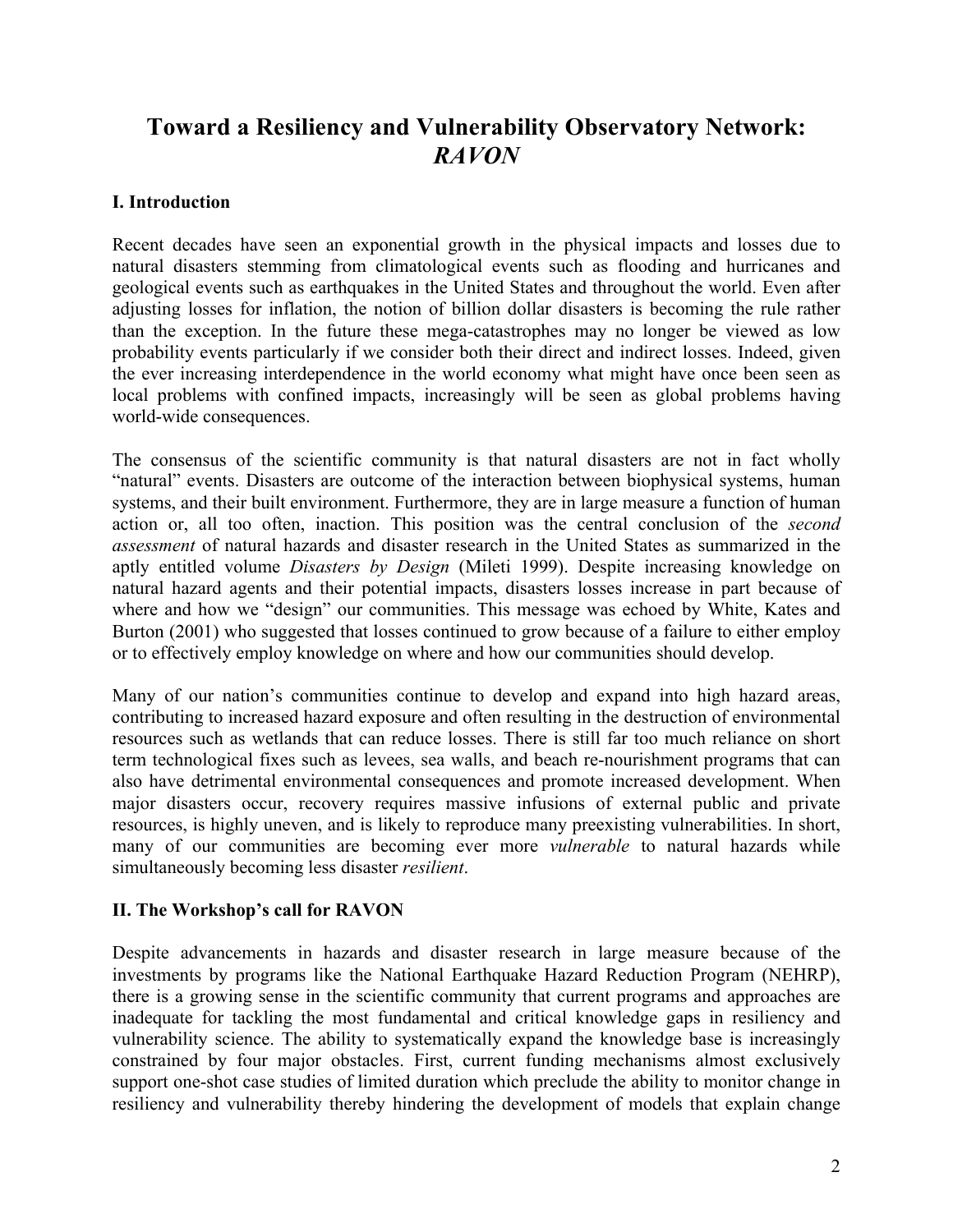over time. Second, the preponderance of independent studies too often fail to replicate measurement protocols of common concepts which limit comparability across data collection efforts. Third, most studies only offer partial views of place failing to capture the full complexity of coupled socio-ecological systems. Fourth, many independent data collection programs in the public and private sectors are poorly coordinated constraining data sharing among researchers and use by practitioners.

In June of 2008, with the support of the National Science Foundation and the United States Geological Survey, a workshop drew together leading researchers from the natural hazards and disaster research community to explore and explicitly address the creation of a new National Science Foundation observatory focused on resiliency and vulnerability. This observatory would address current obstacles by: 1) supporting development of long term longitudinal data sets; 2) investing in the development of data collection protocols to ensure comparable measurement in multiple socio-political environmental settings and across multiple hazards; 3) building on and complementing existing data collection efforts and activities in the public and private sectors; and 4) enhancing the sharing of data throughout research and practice communities.

This workshop represented a new link in a chain of events suggesting the need to establish such an observatory. Earlier links include: 1) the *Second Assessment* and its accompanying volumes<sup>2</sup> which directly assessed the state of hazard and disaster research and research needs for addressing vulnerability and resiliency (Mileti 1999); 2) the National Research Council's assessment of social science research efforts funded by the NSF as part of NEHRP and future needs (NRC 2006); 3) the National Science Board's efforts addressing hurricane science research needs and the development of a new National Hurricane Research Initiative (NSB 2007); 4) the recent *Rising to the Challenge* report that focused on the critical failures to integrate social science research into the existing national environmental observatories (Vjajjhala, Krupnick, McCormick, Grove, McDowell, Redman, Shabman, Small 2007); 5) NOAA's efforts seeking to develop a social science research agenda related to hurricane forecast and warning (Gladwin, Lazo, Morrow, Peacock and Willoughby 2007); and 6) USGS's efforts to highlight national needs related to natural hazard risk reduction and management (Shapiro, Bernknopf, and Wachter  $2007$ ).<sup>3</sup> In combination these events called for new approaches in addressing natural hazards and disasters that view them not as short-term episodic, acute events, but rather as reflecting long-term chronic issues demanding a comprehensive approach focusing on *natural hazard vulnerability and disaster resiliency*. These efforts also called for interdisciplinary research with a number suggesting that social sciences must play a central if not guiding role in shaping the science, for ultimately it is the actions of human and social systems that are playing primary roles in shaping vulnerability and resiliency. Taken together, these efforts also provided an important foundation and a wealth of information upon which the workshop's steering

 $\frac{1}{2}$ <sup>2</sup> See: *Disasters by Design* (Mileti 1999), which summarized the central findings and perspectives emerging from the *Second Assessment* of hazard research in the United States, *Paying the Price* (Kunreuther and Roth Sr. 1998), which focused on insurance and its potential role in mitigation, *Cooperating with Nature* (Burby 1998), which focused on land-use planning, *Facing the Unexpected* (Tierney, Lindell, and Perry 2001), which focused on disaster preparedness and response research, and *American Hazardscapes* (Cutter 2003), which focused on vulnerability science and spatial analysis of natural hazards.

<sup>&</sup>lt;sup>3</sup> See also two other useful USGS publications: USGS 2007 and McMahon, Benjamin, Clarke, Findley, Fisher, Graft, Gundersen, Jones, Loveland, Roth, Usery, and Wood. 2005.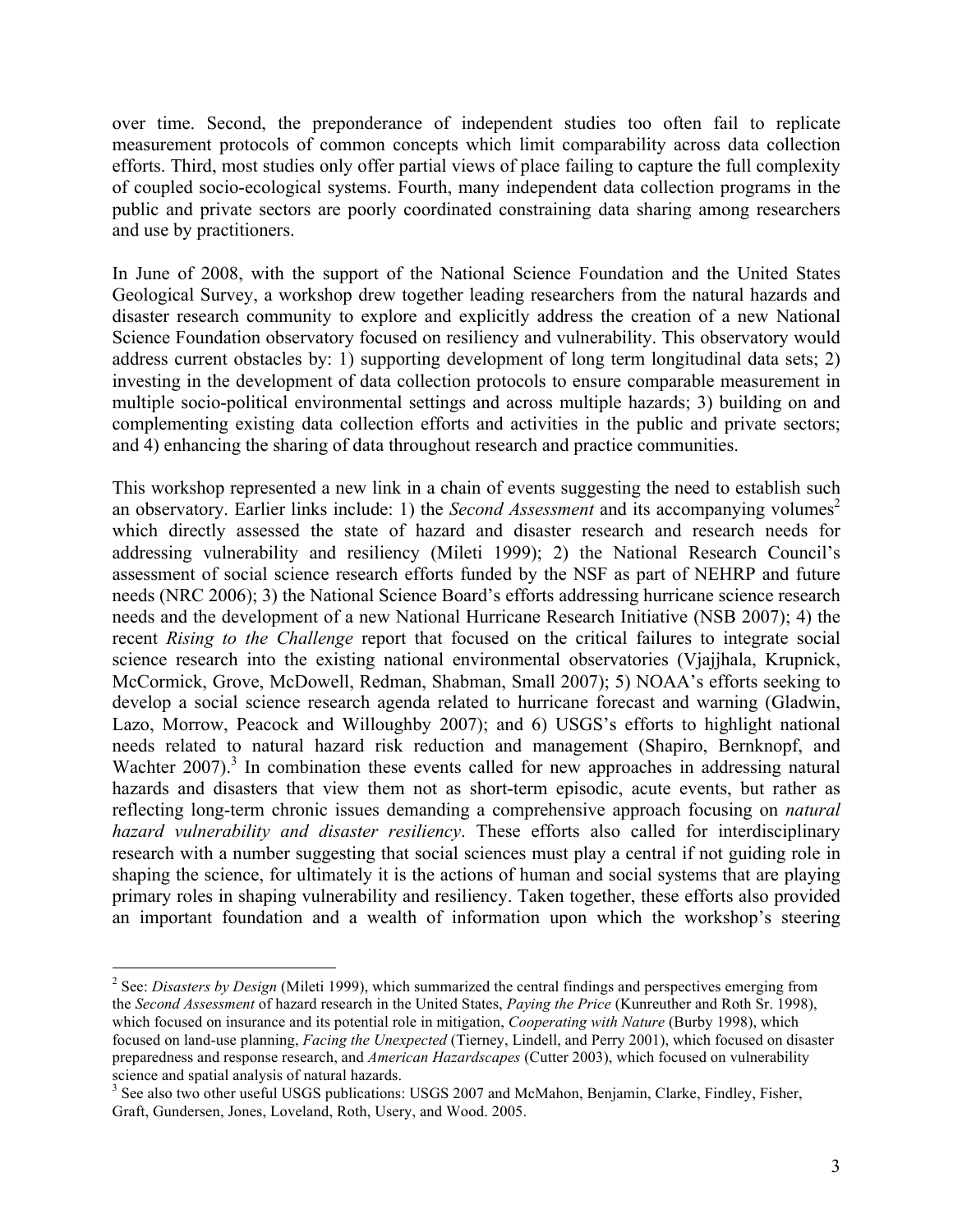committee and participants drew upon in developing concepts and ideas for creating a new observatory network.<sup>4</sup>

The consensus of the workshop was to create a new observatory network focused on natural hazard vulnerability and resiliency. Indeed, emerging from the workshop was the call to create *RAVON*, a *R*esiliency *a*nd *V*ulnerability *O*bservatory *N*etwork. The vision proposed for *RAVON* is...

*a future in which exemplary research builds the capacity of people and communities to withstand and rapidly recover from environmental extremes.*

In light of this vision, the mission for *RAVON* is...

*...to provide the research community, policy makers, and society with the knowledge and predictive understanding necessary to reduce the vulnerability associated with natural hazards and enhance the resiliency of individuals and communities.*

To accomplish this mission and enhance the probability of reaching the observatory network's vision, workshop participants developed a framework to establish a research agenda for RAVON. In addition, the workshop identified parameters to shape RAVON's its mission and a set of key principles to guide its data collection and distribution activities. Finally, the workshop discussed the overall structure of RAVON and its governance.

This document provides an overview of the major findings and positions taken by the workshop participants. This overview is structured in the following manner. The following section (III) addresses the working definitions of resiliency and vulnerability employed by the workshop, provides a brief discussion of why an observatory network is necessary for promoting resiliency and vulnerability science, and offers cross-cutting research parameters shaping the nature of research conducted by the observatory. Section IV provides a discussion of RAVON's research agenda consisting of core research themes and focus areas and offers examples of specific research questions. This is in turn followed in Section V by a discussion of guiding principles for effectively carrying out the observatory's research and data collection activities. The concluding section discusses the structure and governance of RAVON, along with a brief statement as to how RAVON might be brought into existence. The details regarding the workshop itself appear in an appendix.

## **III. Working Definitions and Parameters for Research**

**A. Working Definitions:** As noted by White, Kates and Burton (2001:86), vulnerability has emerged as a central concept in hazards research. While many definitions have been offered (Cutter 1996; Manyena 2006), *hazard vulnerability* is generally characterized as being a function of hazard exposure and physical characteristics. "Hazard" is generally defined in terms of the likelihood that events of different magnitude and scope will impact a particular area while

 $\frac{1}{4}$ <sup>4</sup> This was assured because many of the authors, editors and participants of these efforts were also workshop participants or steering committee members.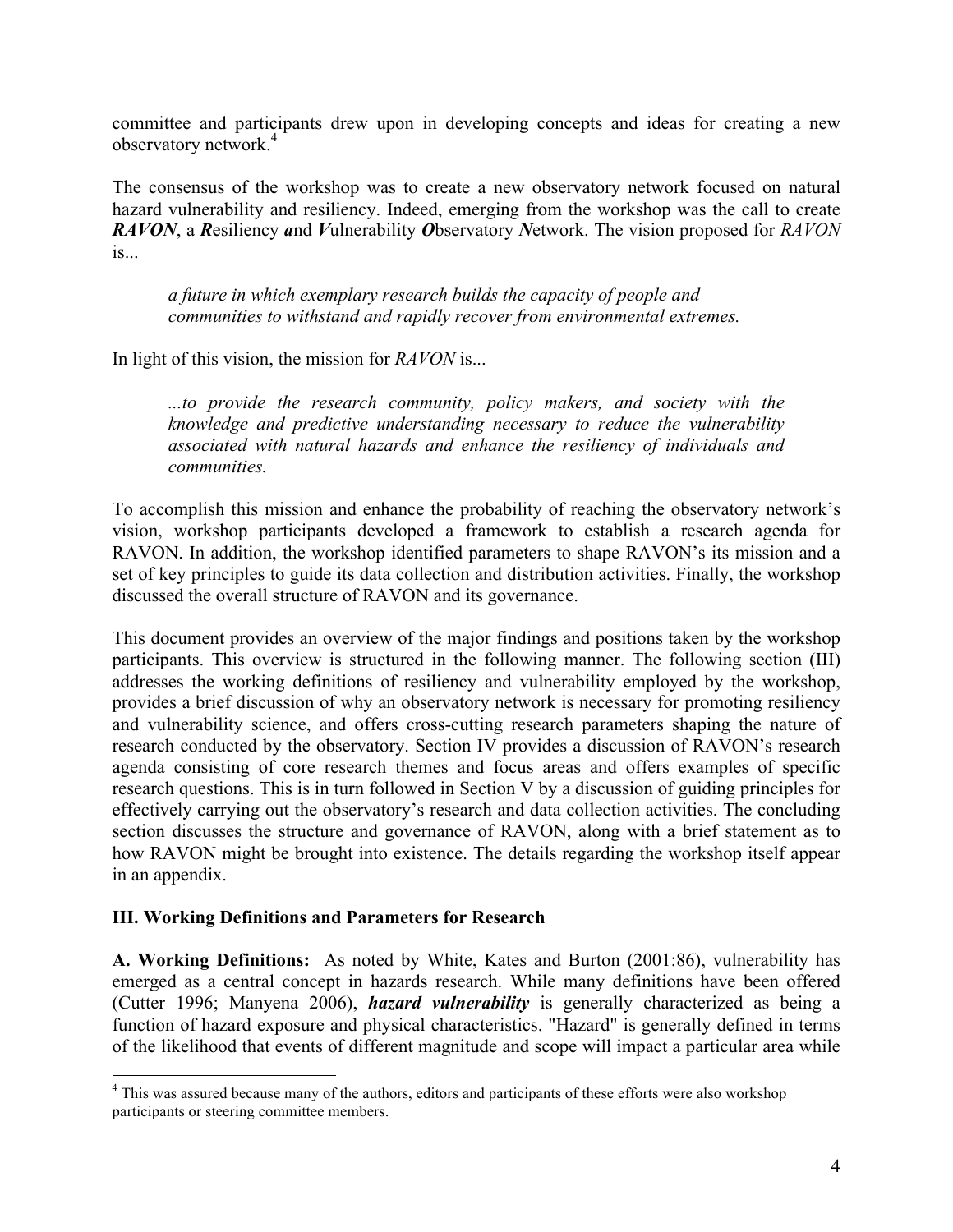"vulnerability" is generally defined in terms of the damage to the built environment that will be sustained from each of the hazard events (NRC 2006:72-3). In recent years there has been an emerging recognition that a comprehensive understanding of vulnerability requires the addition of another critical dimension, social vulnerability which is generally understood as the capacity of individuals or social systems of various scale to anticipate, cope, resist and recover from the impacts of a hazard agent (Blakie et al. 1994; Heinz Center 2000). Social vulnerability is shaped by social structures and processes that determine access to scarce resources such as income, wealth, social capital, power and housing, cultural factors that shape belief and customs, and driving forces such as urbanization and demographic change.

Even more recently the notion of *disaster resilience* has emerged as a critical concept in hazards research. Holling (1973) is generally credited with introducing the concept in ecology where it was defined as the ability of a system to absorb, change, and still persist.<sup>5</sup> Timmerman (1981) applied the concept to social systems in relation to natural hazards where he defined it as the capacity of a system, or part of a system, to absorb and recover from hazardous events. Many definitions draw heavily on perspectives suggested by the *Resiliency Alliance*<sup>6</sup> which generally holds that resilience is the ability of a system to resist or absorb an impact, organize itself to overcome or recover from the consequences of the impact, and adapt or learn from the experience (Carpenter et al. 2001; Folke et al. 2002; Resilience Alliance 2007). The workshop's working definition was consistent with the literature in that resilience is defined as the ability of social systems, be they the constituent element of a community or society, along with the biophysical systems upon which they depend,<sup>7</sup> to resist or absorb the impacts (deaths, damage, losses, etc.) of natural hazards, to rapidly recover from those impacts and to reduce future vulnerabilities through adaptive strategies.<sup>8</sup>

The very nature of hazard vulnerability and resiliency argues for the creation of a national observatory network to meet the research needs and thereby advance these critical areas of science. To date investments have been made establishing environmental observatories focusing on the structure and dynamics of the biophysical environment and its systems related to resiliency and sustainability issues (LTER, NEON, etc.). *What is lacking is an observatory that focuses on the nature and dynamics of the social systems and their built environments which dramatically impact the bio-physical environment and its systems.* For example, research on the social, political, cultural, psychological and economic factors influencing the dynamics of land use change, the modification of wetlands and other environmental resources that offer protective services and functions, and the adoption of resiliency and sustainable environmental policies and planning techniques is needed to complement existing observatory-based research.

 <sup>5</sup> <sup>5</sup> See Walker, Gunderson, Kinzig, Folke, Carpenter, and Schultz 2006; Walker, Holling, Carpenter and Kinzig 2004, and Walker, Anderies, Kinzig, and Ryan 2006 for more recent applications to coupled socio-ecological systems.<br><sup>6</sup> http://www.resalliance.org/1.php

 $<sup>7</sup>$  Bates (1997) refers to social systems and the systems composing their bio-physical (built and natural systems)</sup> environment as an ecological field (see also Bates and Pelanda 1994).

For examples that are generally consistent with this definition see: Mileti 1999; Berke and Campanella 2006; Buckle, Marsh, and Smale 2001; Bruneau, Chang, Eguchi, Lee, O'Rourke, Reinhorn, Schinozuka, Tierney, Wallace, and von Winterfeldt 2003; Godshalk 2003; Walter 2004; UN/ISDR 2005. It should be noted that some definitions, particularly those addressing hazards, focus more narrowly on social systems. Yet these systems are embedded and interactive with natural systems and are dependent on their physical environment. Hence, natural systems should not be ignored by hazard/disaster researchers.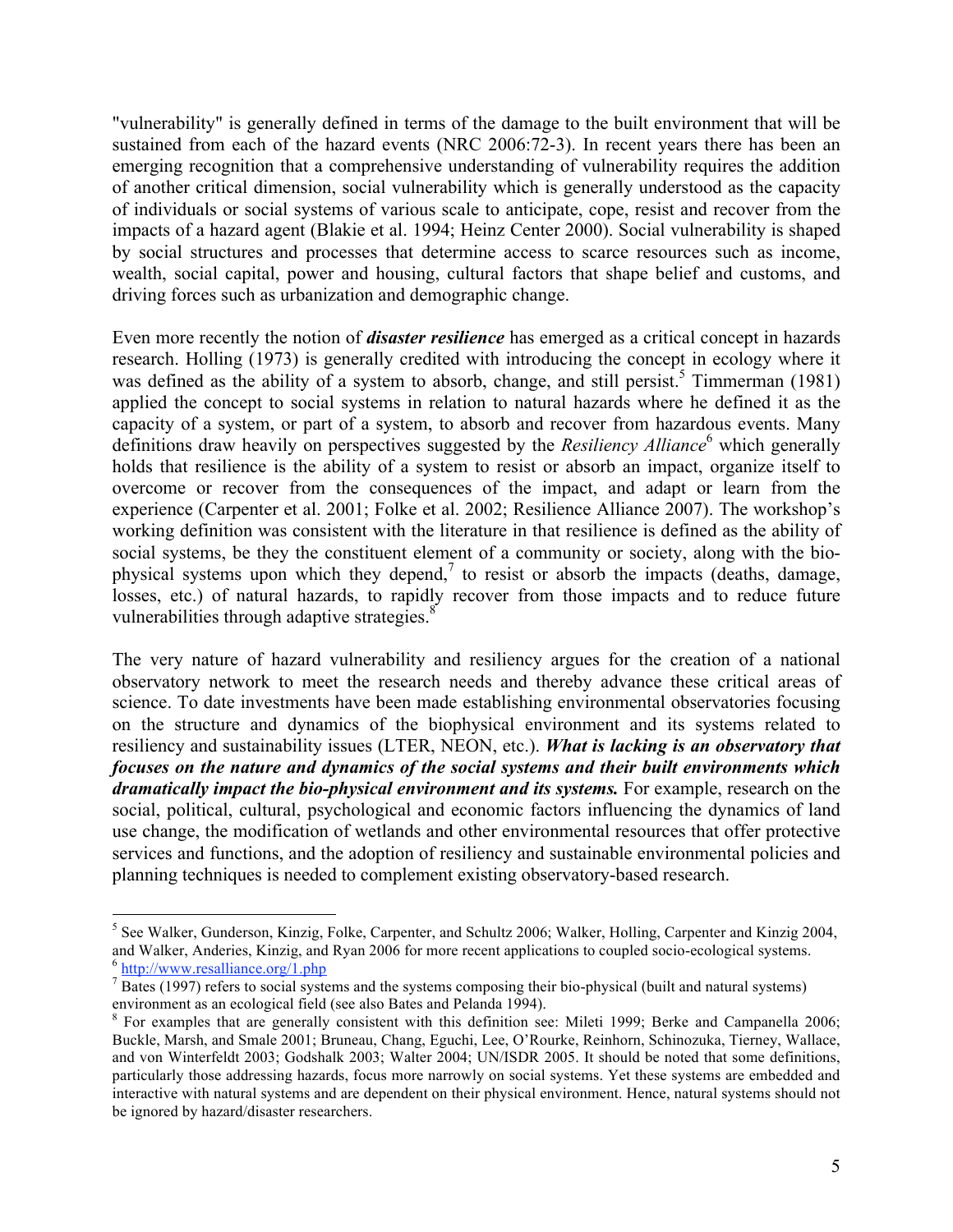The establishment of an observatory network can overcome weaknesses often encountered in traditional hazards and disaster research that have thwarted the full development of vulnerability and resiliency science. First, research on resiliency and vulnerability demands long-term sustained data collection activities to monitor and model change and the complex factors influencing these changes. Current approaches which essentially fund cross-sectional isolated case studies are not sufficient for advancing the science on the dynamics and changes in vulnerability and resiliency. Second, the episodic nature of post disaster and hazards research has generally resulted in it being carried out in a rather ad hoc manner employing different measurement, research, and sampling strategies, yielding incompatible and inconsistent findings, and limiting comparability and generalizability. For example, Lindell and Perry (2000) found up to sixteen different measures of household earthquake hazard adjustment (mitigation) in 23 studies they reviewed. Peacock Dash and Yang (2006) in turn found that household recovery was measured in multiple ways including the perception of recovery, satisfaction with current living conditions, household income, individual income, house or home size, domestic assets, or housing amenities. It is not surprising that conclusions are inconsistent at best and incomparable at worst. As a consequence, it has been difficult to develop cumulative knowledge and this has made modeling of recovery and mitigation – critical dimensions of resiliency and vulnerability – extremely difficult if not impossible. And yet, as pointed out in the recent NRC's (2006:8) *Facing Hazards and Disasters* report, "…the potential for highly structured research designs and replicable data sets across multiple disaster types and events can now be realized."

The establishment of a national observatory network will facilitate resiliency and vulnerability science in at least three ways. First, an observatory network will engage in long term systematic data collection activities in multiple locations monitoring vulnerability and resiliency. The development of the longitudinal systematically collected data bases will allow for the analysis and modeling of resiliency and vulnerability through time. Secondly, by strategically locating network nodes in regions subject to disasters, the network should be pre-positioned to undertake a variety of post-event studies on a longitudinal basis which is critical for a fuller understanding of resiliency. Third, a central task of the observatory network will be the development of common measurement protocols, instruments and data collection strategies that will promote comparative research across locations. These protocols, instruments and strategies will also be made easily available to the research community for adoption in other locations both nationally and internationally. Many of these and additional issues will be discussed below, however it is important to first outline several parameters that should guide RAVON's general activities in carrying out its mission.

**B. Cross-Cutting Research Parameters:** The following four general parameters should act as guidelines for RAVON's research agenda. These are not meant as directives that must be strictly adhered to, but rather as goals establishing general benchmarks which should be striven for when undertaking its research agenda. Furthermore, there should be periodic assessments of RAVON research activities to determine to what extent they are consistent with these parameters.

*1. Focus on Natural Disasters:* First, the observatory will focus on vulnerability and resiliency as it relates to natural hazards and disasters, but not deliberate or willful acts of terrorism. All forms of "natural" hazards such as hurricanes, earthquakes, floods,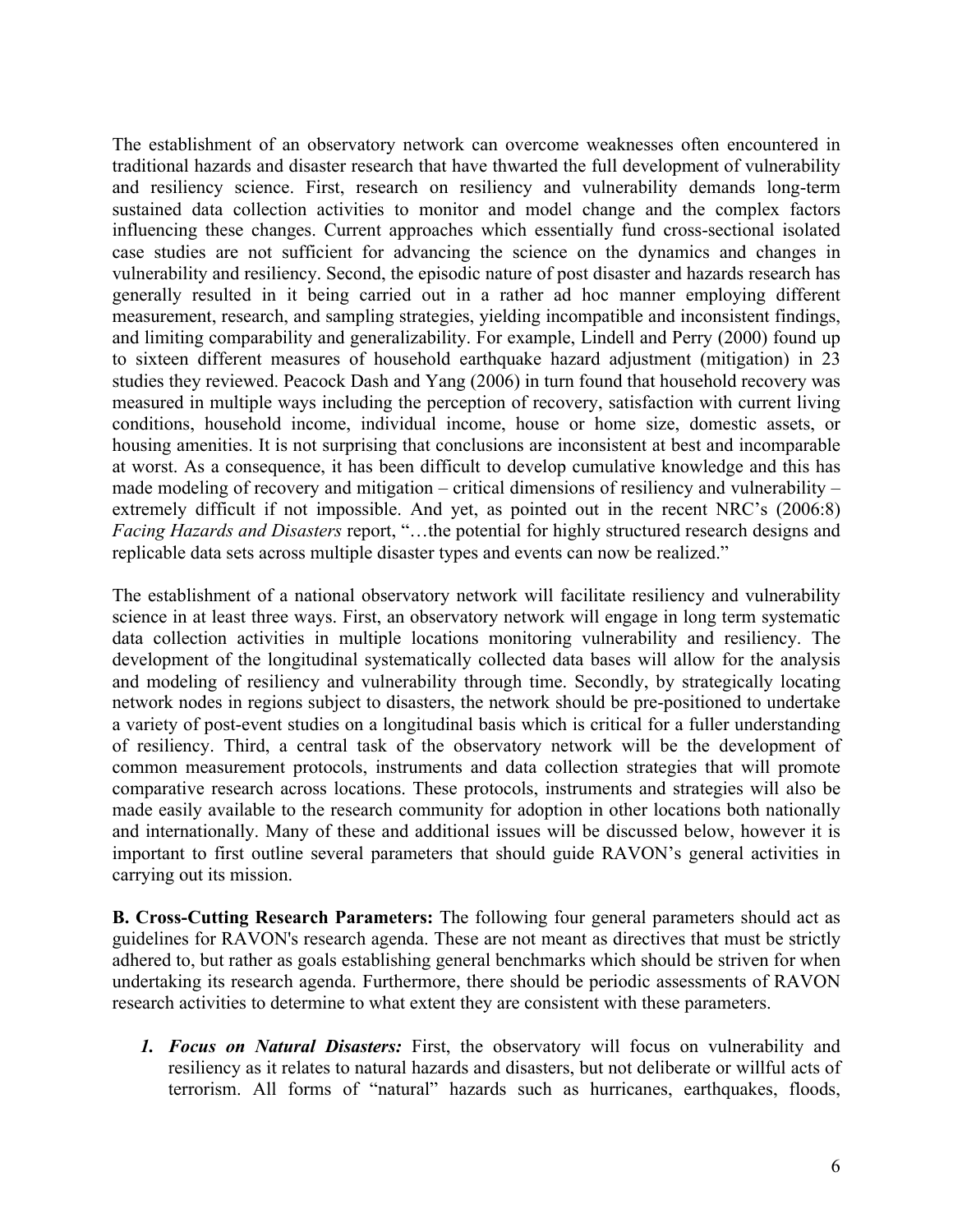wildfires, etc. will be considered, as well as technological hazards. The Department of Homeland Security (DHS) is already undertaking extensive investment in its university based centers conducting research on deliberate or willful acts of terrorism. However natural hazards and disasters themselves constitute a major threat to the U.S. population and the fabric of its communities, neighborhoods, and economy; hence, there is a need for concerted research efforts to address and reduce vulnerabilities and enhance resiliency. This of course does not mean that research and findings generated by a natural hazards vulnerability and resiliency observatory would not have relevance for many aspects of terror related hazards. Indeed, there will undoubtedly be important opportunities for collaborative efforts between DHS centers and RAVON addressing topics where researchers find shared issues and concerns. These efforts between centers and observatories should be fostered.

- *2. Enhance Interdisciplinary Research:* Analysis of hazard vulnerability and resiliency demands interdisciplinary research on the interactions between human social systems, their built environments and biophysical systems. RAVON must seek to promote interdisciplinary research among those participating in its mission driven research and between it and other NSF environmental observatories. Currently environmental observatories have been slow to promote interdisciplinary research including the social sciences (Vjajjhala et al. 2007) despite the *Grand Challenges in Environmental Science* report which identified eight themes all of which require, to varying degrees, social science participation (NRC 2001). A more recent NRC report advocated the establishment of a national social science hazards and disaster research center that would play a key role in facilitating interdisciplinary research because such a center "would enable social scientists to negotiate interdisciplinary, collaborative research agendas ... on coequal footing" (NRC 2006:215). RAVON can serve in this capacity among the environmental observatories.
- *3. Promoting Comparative Research:* The third parameter that should shape RAVON's missions is also borrowed from the NRC's (2006:6) summary recommendation that "comparative research should be conducted to refine and measure core components of societal vulnerability and resilience to hazards of all types." An observatory for hazard vulnerability and resiliency offers the potential for generating fruitful research and theory through comparative research across a variety of dimensions (NRC 2006; Peacock 2003a). The obvious dimension is cross-hazards comparative research because extant research has predominantly focused on earthquake hazards (NRC 2006). However, there are many other dimensions that can be exploited. For example, insurance markets are regulated by states, providing opportunities to comparatively assess different regulatory regimes for enhancing or thwarting its potential role in promoting cost-effective mitigation measures and more appropriate development of hazard-prone areas (Wharton Risk Center 2008). Similarly, political entities such as counties, which are often the focus of federal policies, vary considerably in their legal abilities and mandates to promote land use planning and building code regulations across states.
- *4. Emphasize social vulnerability issues:* The fourth and final parameter that should shape the framework concerns the distributional aspects of vulnerability and resiliency.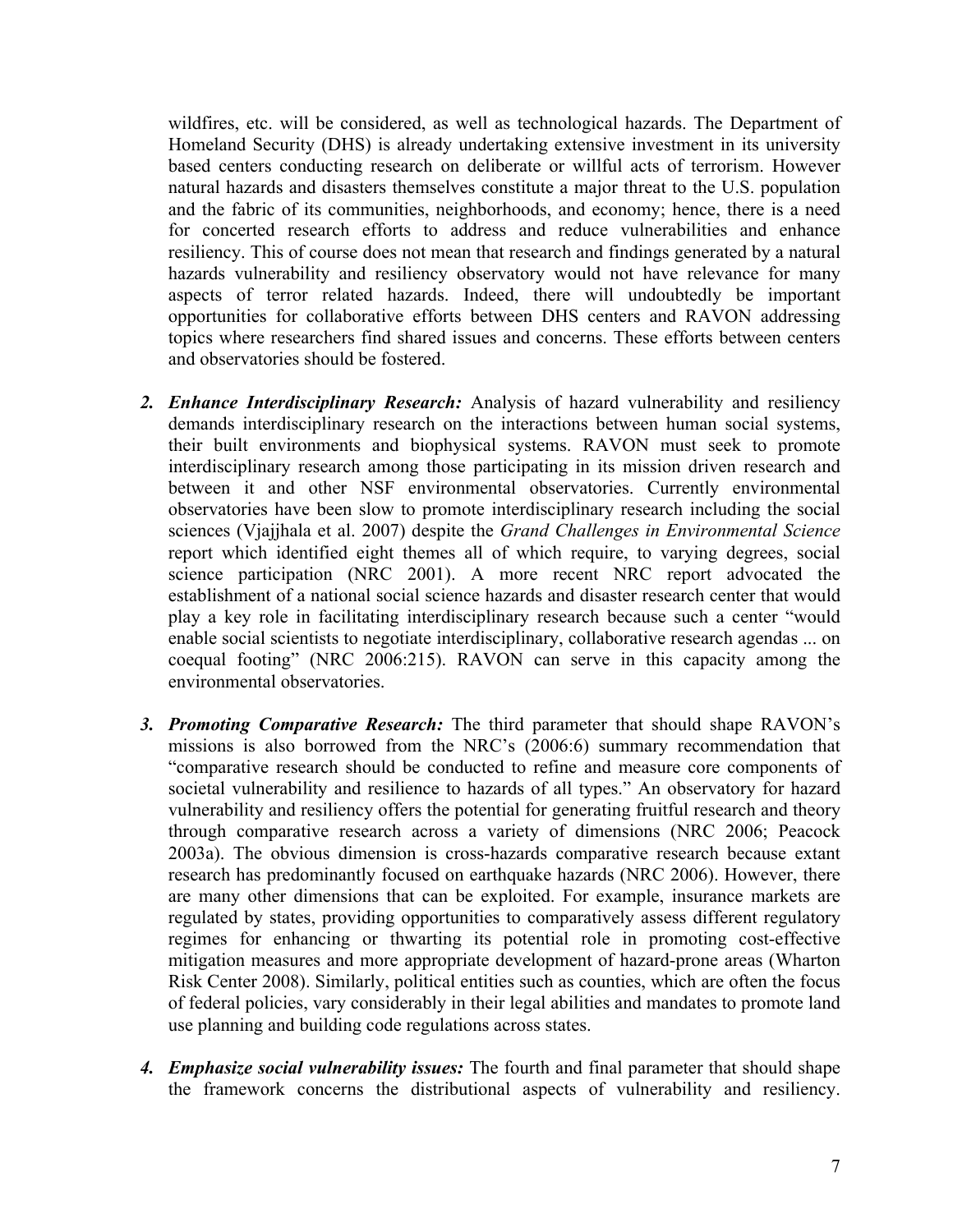Specifically issues of social vulnerability or more generally, equity, should permeate all aspects of the observatory's research agenda. Socially vulnerable populations have more difficulty implementing mitigation strategies, are likely to be disproportionately impacted in disasters, and have more difficulty and problems in recovery than other groups. Social vulnerability is evident across units of analysis such as individuals (e.g., children, elderly, female), households (e.g., minority, low income), businesses (e.g., small, owner operated), communities (e.g., rural), and even societies (e.g., emerging economies). Similar arguments apply to resiliency.



Figure 1. RAVON's Research Agenda

## **VI. RAVON's Research Agenda**

The workshop identified a research agenda for RAVON's scientific and data collection activities. Not surprisingly workshop participants were able to identify nearly seventy research questions or issues that should be targeted as part of the observatory network's activities. The research questions generally clustered into three broad focus areas which themselves coalesce under the resiliency and vulnerability research theme. These focus areas are: 1) risk assessment, perception, and management strategies; 2) mitigation; and 3) recovery and reconstruction. Figure 1, provides a visual representation of a RAVON's research agenda composed of tripartite research focus areas, linked through its primary research theme targeting resiliency and vulnerability. The following provides a brief discussion of each, along with some examples of specific research questions.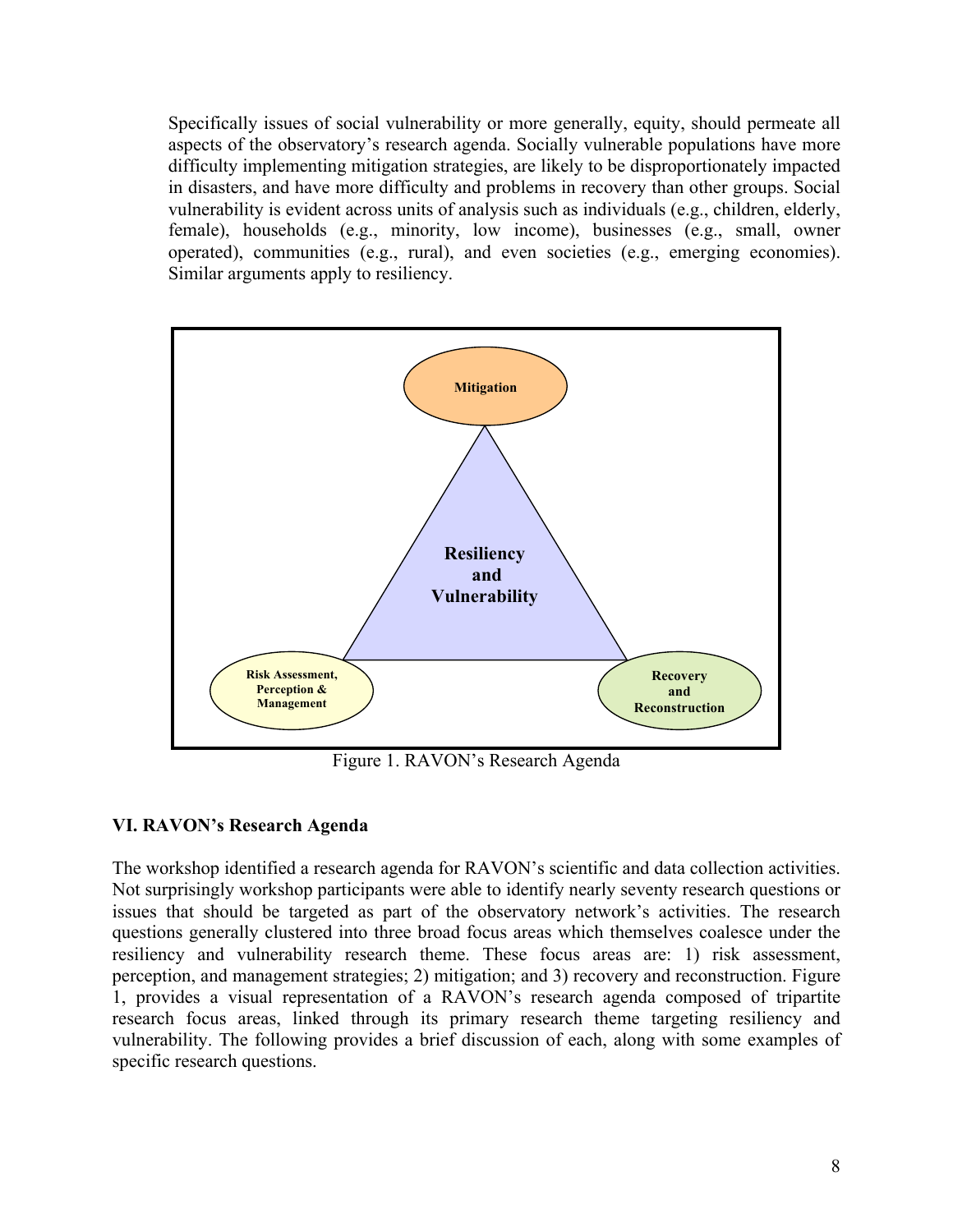**A. Resiliency & Vulnerability:** The concepts of resiliency and vulnerability themselves must be central to RAVON's research agenda. There are examples of theoretical and empirical work focusing on vulnerability and its measurement, particularly with respect to social vulnerability at aggregate levels (cf. Cutter, Mitchell and Scott 2000, Cutter Boruff and Shirley 2003; Birkman 2006). Nevertheless agreement on the definition and operationalization of vulnerability at all levels of scale and aggregation is far from resolved. There is also little work on the integration and measurement of both physical and social vulnerability (cf. Morrow 1999; Boruff, Emrich, and Cutter 2005; Borden, Schmidtlein, Emrich, Piegorsch, and Cutter 2007; Flax Jackson and Stein 2002; Chakraborty, Tobin and Montz 2005; Birkmann 2006) and on the direct consequences of multiple dimensions of vulnerability for losses and recovery at various levels of scale and aggregation (Peacock, Morrow and Gladwin 1997; Fothergill, Maestras, and Darlington 1999; Enarson, Fothergill and Peek 2006; Brody, Zahran, Maghella, Grover, and Highfield 2007; Zahran, Brody, Peacock, Vedlitz and Grover 2008). Resiliency also requires considerable theoretical development and refinement and there is a clear need to develop measures and indicators of resiliency. This work is only now just beginning, but is happening in relative isolation with little in concerted efforts on the part of researchers (cf. Birkmann 2006; Paton and Johnston 2006). Central goals of RAVON should be establishing concerted efforts to fundamentally address and promote conceptual clarification and modeling strategies as well as monitoring resiliency and vulnerability at multiple levels of scale and aggregation through time.

**B. Risk assessment, perception, and management strategies:** RAVON must focus part of its research agenda on risk assessment and perception and their consequences for guiding hazard vulnerability risk management strategies and disaster resiliency. By risk assessment one means estimates by scientists and engineers on the likelihood and consequences of disasters of different magnitudes and the degree of uncertainty surrounding these estimates. The focus of risk perception is on how individuals, groups and organizations view the risk and in what ways this may differ from experts (e.g. fear, dread, catastrophic potential, "it will not happen to me"). Risk management strategies for reducing vulnerability and creating resiliency require the development of policies that take into account both risk assessment and perception and include economic incentives (e.g. subsidies and fines), insurance, compensation, regulations (e.g. land use restrictions) and well-enforced standards (e.g. building codes). Strategies for addressing vulnerability and resiliency issues will often require private-public sector partnerships. (Kunreuther 2001)

#### **Examples of risk assessment, perception and management research questions.**

- What psychological, emotional and socio-economic factors shape and constrain individual and organizational choices through time and how can these factors be taken into account when developing risk management strategies?
- How do risk perceptions of residents, government officials, community leaders, and other interested parties change through time and differ across communities and regions, particularly with varying levels of disaster impact and "experience"?
- How prevalent is insurance and coverage types in different communities and among different socio-economic/demographic groups and how do these fluctuate as markets adjust to changing risk assessments?
- How do individual and group behaviors change prior to and after disasters and how long lasting are these changes, if any?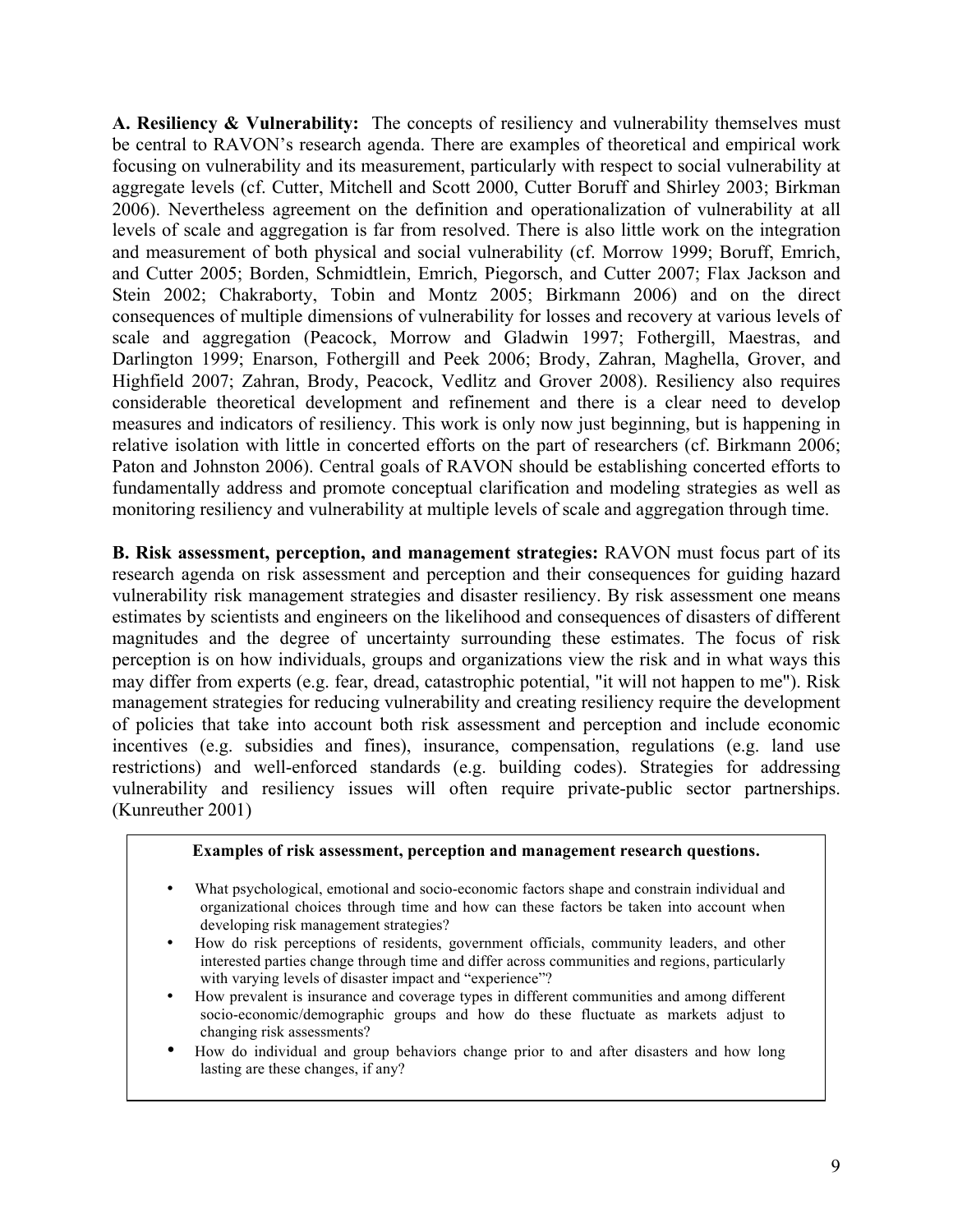**C. Mitigation:** Mitigation generally refers to practices or actions that are undertaken before hazard impact that provide "passive protection at the time the impact occurs" (NRC 2006:86). The term is most often associated with practices undertaken by various governmental entities, whether municipal, county, state or federal, and includes physical or structural actions such as building levees and dams to non-structural related to land use and building code policies and strategies (Burby 1998). However mitigation practices can also be applied to households and businesses, although in this context the literature often refers to these actions as hazard adjustments, and might include a household's evacuation plan, gathering supplies, or purchasing hurricane shutters and insurance (Lindell and Perry 2000; Peacock 2003b; Kunreuther 2006).

Prior to the Bush administration and 9/11, the U.S. was investing heavily in hazard mitigation planning, yet it still seeks to promote it through various policy mechanisms. For example, all local governments are encouraged through federal incentives to prepare hazard mitigation plans under the Disaster Mitigation Act. All states are required to prepare state mitigation plans under the Act. However, little is known about the content, quality, variability and performance of plans over time. There have been a few periodic or one-time studies of specific mitigation planning programs (Godschalk, Beatly, Berke, Brower, and Kaiser 1999; May, Burby, Ericksen, Handmer, Dixon and Smith 1996), but little is known about how the quality of plans change over time, the factors driving these changes, and the short- and long-term impacts of plans and on mitigation outcomes (e.g., land use change, shape of urban form, acquisition and relocation, infrastructure improvements, restoration of ecosystem mitigation services). Very little is also known about the prevalence of mitigation actions by households or businesses. There needs to be a fuller understanding of the factors that lead homeowners and businesses to adopt cost-effective mitigation measures and the economic incentives for encouraging individuals and firms to adopt these measures.

#### **Examples of mitigation research questions.**

- What factors influence the adoption of long-term mitigation measures or hazard adjustments by individuals, households, organizations, and communities and how do these influences change through time and across hazards?
- What roles can insurance and other private/public programs and initiatives play in promoting adoption?
- How do stakeholder agendas and their relative political and economic power and influence shape community and state level planning decisions and policies?
- What role do plans and planning processes have on reducing vulnerability and increase resiliency and how is their effectiveness shaped by different legal and legislative environments?

**D. Recovery and Reconstruction:** As part of the first assessment of disaster research Mileti, Drabek and Haas (1975) noted that there was little research focusing on post disaster recovery and reconstruction. The following decade saw a number of major efforts focusing on a variety of issues including community reconstruction and recovery efforts (Haas, Kates, and Bowden 1977; Bates 1982), post disaster housing (Quarantelli 1982), household recovery (Drabek and Key 1984; Bolin 1976 and 1982), and longer term aggregate impacts (Wright, Rossi, Wright, and Weber-Burdin 1979; Friesema, Caporaso, Goldstien, Lineberry, McCleary 1979). These and other efforts were an important beginning, however slightly more than ten years after the first assessment Drabek (1986) suggested that long-term recovery issues were still the least studied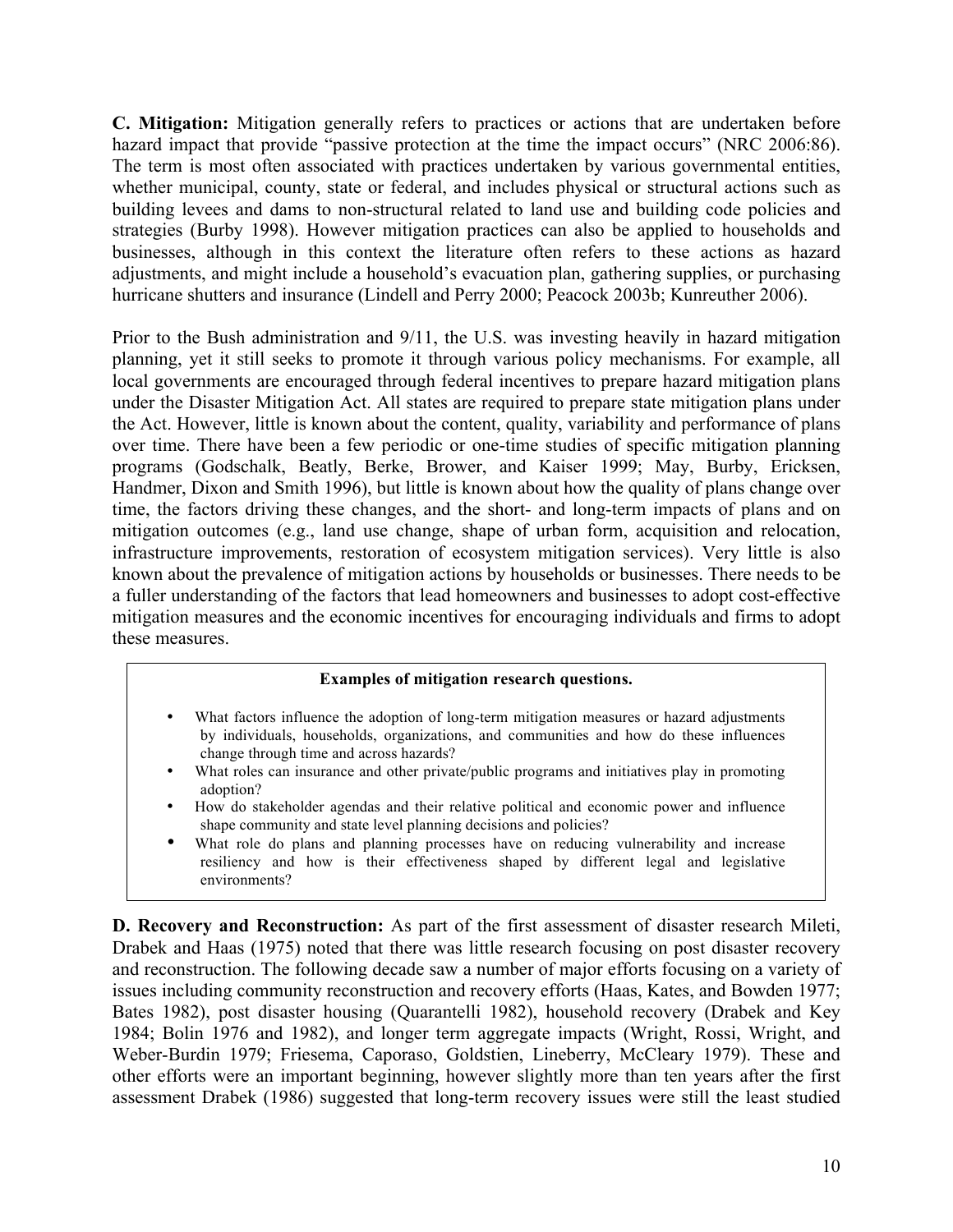and understood. The 1990s saw the publication of work that provided a more comprehensive understanding of recovery issues (c.f., Blaikie et al. 1994, Bolin 1994; Berke and Beatley 1997; Bolin and Stanford 1998; Dahlhamer and Tiernery 1998; Peacock, Morrow, and Gladwin 1997; Comerio 1998) and yet, Tierney, Lindell and Perry (2001:100) noted that the entire recovery "process remains significantly understudied, and little research has looked at post disaster housing patterns across social classes, racial/ethnic groups, and family types." More recently the NRC's (2006:146) assessment of NEHRP funded research, noted that the program's focus was on preparedness and response and not on recovery. Without a more complete understanding of recovery and reconstruction key dimensions of resiliency will remain missing. Indeed, without sufficient data on short and long term recovery with respect to households, housing, businesses, and other components of our communities, developing and validating models of community resiliency or assessing the effectiveness of recovery policy and planning will remain elaborate conjectures.

#### **Examples of specific recovery and reconstruction research questions.**

- How do households transition through the housing recovery process following a major natural disaster and do these processes differ for households occupying different forms of predisaster housing and having different tenure status?
- What roles do different forms of aid and recovery resources (e.g. savings, insurance, government programs, etc.) play in household, housing and business recovery?
- What factors shape household post-disasters decisions on whether to leave or rebuild/repair their home and how does mitigation fit in the latter strategy?
- What are the long-term impacts of disasters of various types and magnitudes on individuals, households, businesses, and communities and who are the winners and losers in the recovery process?

In sum, the research agenda of the observatory will have as its primary research theme the measurement, assessment, monitoring and modeling of natural disaster resiliency and hazard vulnerability. This primary objective will be enhanced by targeting three research focus areas: 1) risk assessment, perception, and management, 2) mitigation, and 3) recovery and reconstruction. While RAVON's research agenda is of course critical, workshop participants also felt it important that the agenda be closely coupled with guiding principles for data collection activities to ensure that RAVON's full scientific potential is reached.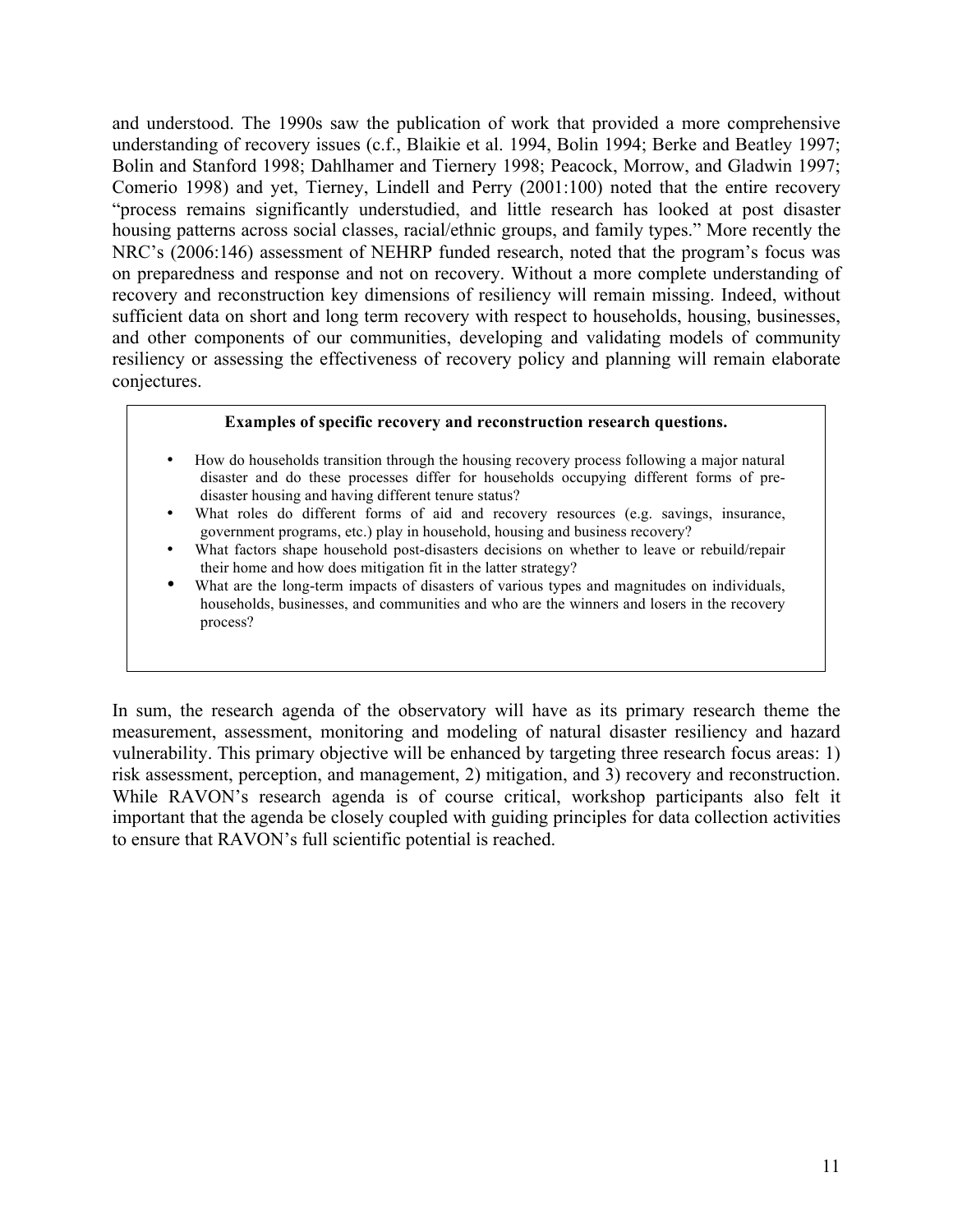### **V. Guiding Principles for Data Collection Activities**

As discussed above, resiliency and vulnerability science demands the creation of an observatory to overcome the often severe and debilitating weaknesses inherent in traditional research approaches. As mentioned above, past and extant research projects are generally limited to crosssectional data collection techniques employing widely varying sampling strategies with disparate measurement protocols and analysis techniques. Attempts by the research community to integrate, pool, or otherwise use these data for additional analysis or model development are often doomed from the outset because of uncertainties surrounding the data collection strategies, incompatibilities in measurement and sampling approaches, and a lack of metadata if the data are made available in the first place. In light of these problems and to maximize the probability of RAVON successfully implementing its mission to address the core research theme and focus areas outlined above, workshop participants felt it was critical to establish a set of guiding principals for data collection activities. The following provides a brief discussion of these principles.

**A. Time dimension:** Time is a critical dimension for data collection activities to be undertaken by RAVON. The major limitation of traditional research is that it is generally a one shot crosssection design or in a very few cases panel studies of very short duration or limited sample size (Bates 1982; Bolin 1982; Drabek and Keys 1984 Peacock, Killian and Bates 1986; Bolin 1982). Only in a few cases were time series data utilized, but in each case the time intervals were less than optimal and problematic aggregate data were employed (Friesema, Caporaso, Goldstien, Lineberry and McCleary 1979 and Wright, Rossi, Wright and Weber-Burdin 1979). Almost non existent are pooled cross-sectional studies utilizing the same or very similar instruments (cf. Cross 1990). In principle RAVON must focus on the development of long term longitudinal data sets, where long term refers to data collection over decades not simply years. The appropriate time intervals between data collection activities might be yearly or, given the rapidity of change with respect to some phenomena, quarterly, monthly, or perhaps even weekly.<sup>9</sup> The creation of large scale longitudinal data are critical for developing appropriate models of change and are also fundamentally important for monitoring changes in vulnerability and resiliency. Indeed, the monitoring of changing patterns of resiliency and vulnerability, including risk perception, mitigation, and recovery or reconstruction, will be critical not only for the advancement of the science, but also to facilitate the ability of local communities to monitor their own progress.

**B. Standardization:** RAVON should seek to ensure comparability across data collection efforts being undertaken through time and across sites. Investing in the development of protocols for data collection and measurement of all key concepts and across units of various levels of scale and aggregation will be critical. Protocols must be flexible to ensure comparable measurement in multiple socio-political environmental settings and across hazards. Protocols must also be revisited and reevaluated periodically to incorporate new and refined instrumentation with the goals of enhancing validity and reliability. The development of new protocols should also include prescribed techniques for translation and modification between old and new techniques. Protocols must be made available to the larger research community regardless of affiliation with

<sup>-&</sup>lt;br>9 <sup>9</sup> In come cases it may be necessary to employ tracking surveys, compressing the data collection time interval just before and after a major natural disaster such as a hurricane or flooding event.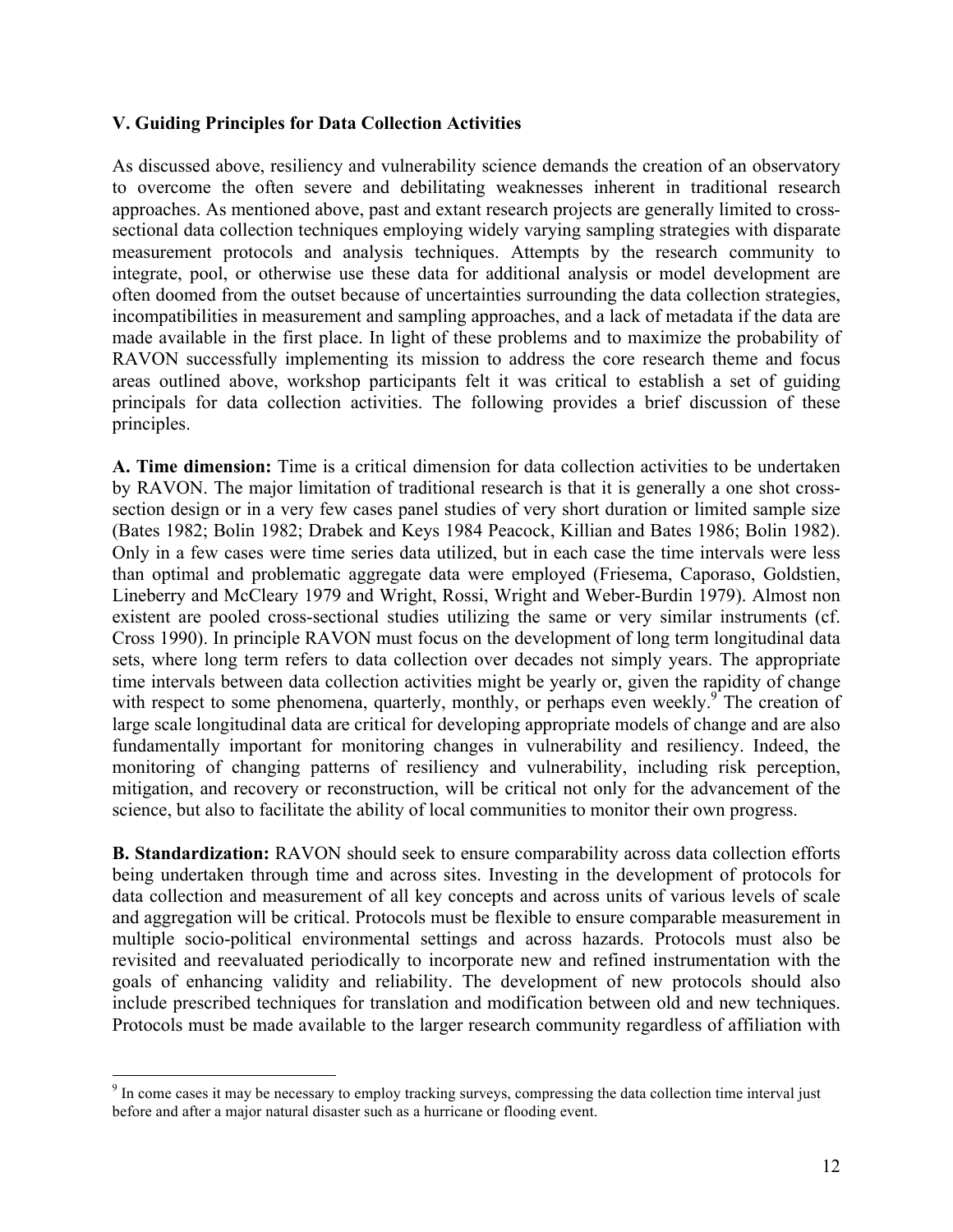RAVON, thereby promoting data comparability throughout the field both nationally and internationally.

**C. Comprehensive & representative views of place:** One of the critical factors discussed at the workshop was that place and space matter when considering resiliency and vulnerability. RAVON data collection activities should seek to capture the full complexity of place based attributes composing the coupled socio-ecological systems in order to achieve a comprehensive and representative view of place. Particular attention should be given to capturing data on interactions among social units operating within a location and with respect to the vertical and horizontal linkages between place based units and units outside a given locale.

**D. Build on existing efforts:** RAVON should seek to build on and complement existing data collection efforts and activities to the extent that these efforts are consistent with measuring and monitoring dimensions of resiliency and vulnerability. One obvious connection would be with the United States Geological Survey (USGS) which is actively engaged in the development of data sets related to risk assessment, vulnerability and resiliency. The observatory network should promote special relationships to other agencies such as the U.S Census, Census Research Data Centers<sup>10</sup> (RDCs), Bureau of Economic Analysis, Census State Data Centers (CSDCs), U.S. Army Corp of Engineers, Department of Commerce, NOAA, EPA, etc. to acquire, develop and maintain comprehensive longitudinal datasets. Similarly data are being collected by state, county and local governments can be highly useful in tracking and monitoring land-use, land-use restrictions, and land use changes. Where possible the observatory network should also seek to establish relationships with private (both for-profit and non-profit) organizations that are involved in data gathering activities. Finally RAVON should also seek to establish relationships with other environmental observatories and university based research projects to promote complementary data gathering and sharing activities. It should be noted that in all of these cases, the simple acquisition of data will not be sufficient. RAVON must insure that all necessary metadata are also obtained and where possible assessments of the validity and reliability should be undertaken. Sufficient resources must be invested to appropriately merge, link, or concatenate data into comprehensive systematically structured formats that can make these data usable for the research community. Throughout these activities appropriate IRB clearances and procedures will be followed.

**E. Data sharing:** A critical function of RAVON should be to enhance data sharing throughout the research community. The observatory network must establish baseline measures on critical resiliency and vulnerability measures and must continue gathering data on a longitudinal basis to advanced scientific analyses, modeling, and monitoring. All of these data gathering activities and the creation of comprehensive data bases must feed into easily accessible data archives. Procedures and agreements must be developed by RAVON participating researchers for data sharing within and outside the network. The archives should include data, meta-data on all datasets, protocols utilized in data collection, modifications and instructions necessary to combine data into comprehensive datasets and example instruments utilized in the collection of

<sup>&</sup>lt;sup>10</sup> RDCs are secure Census Bureau facilities located at partner institutions where researchers with Special Sworn Status (SSS) can access a limited amount of confidential Census Bureau data needed for specifically approved research projects.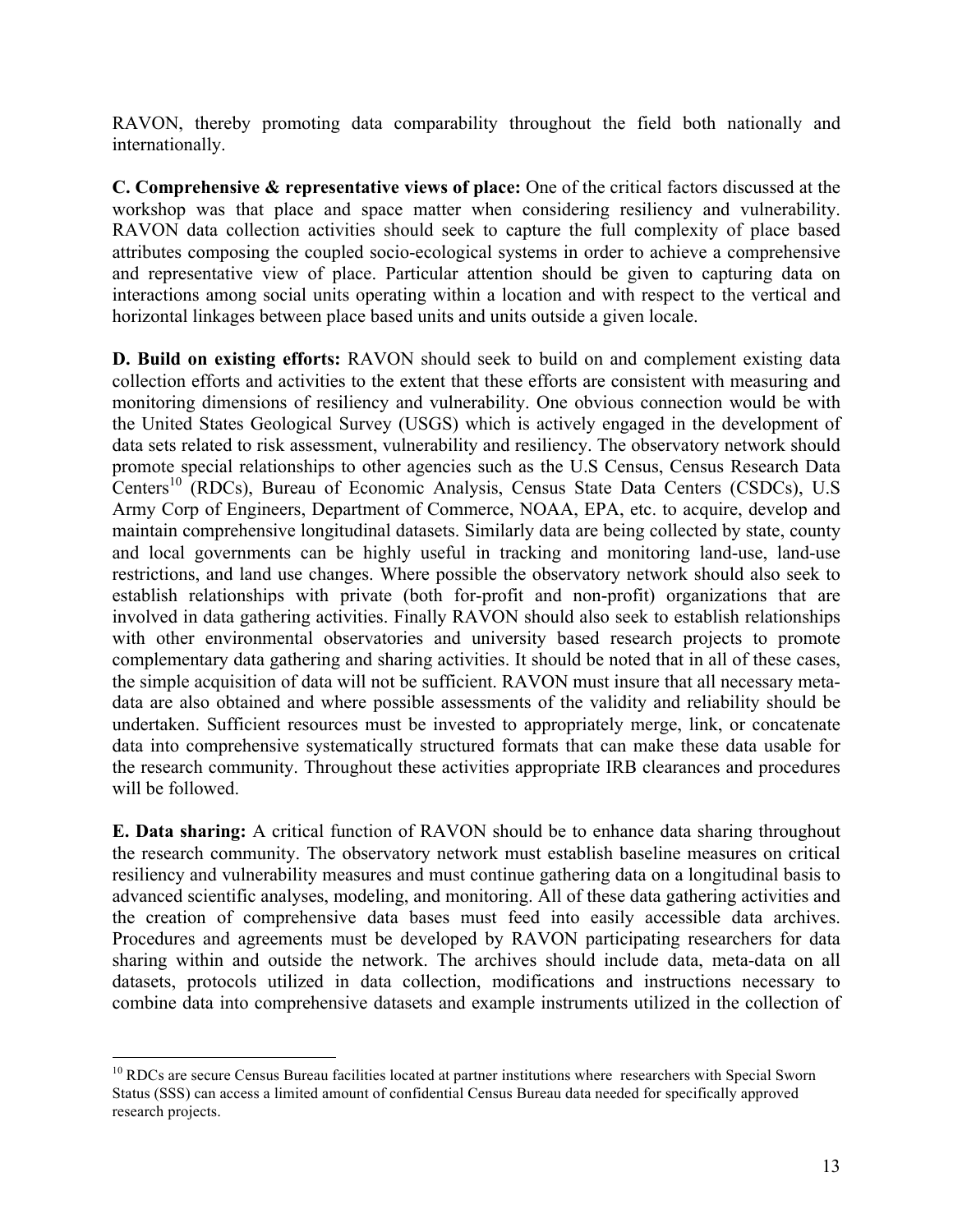primary data. There should be clear protocols for acknowledging the sources of these datasets, protocols, and instruments.

**F. Additional data issues:** There were additional issues related to data and data acquisition that were raised during the workshop and should also be considered. The following presents a brief discussion of some of these factors.

- *1. Models and measurement:* Despite over three decades since the *first assessment* (Mileti, Drabek, and Haas 1975), the nation and field still lacks adequate measures for and inventories of what disasters cost the nation on an annual basis, which is critical for monitoring progress toward reducing vulnerability and enhancing resiliency. As noted by the National Science Board's report on hurricane research (2007) there is a high priority need to better understand the broad socio-economic impacts of hurricanes and mitigation measures, but to meet this need there must be a concerted effort to improved analytical models and measurements of these impacts.
- *2. Rationales for dataset development:* Rationales will need to be developed to guide in dataset development. These rationales should provide guidance regarding the types of data that should be merged and assist in making difficult decisions related to data collection priorities. The latter will be important for guiding decisions related to assessing the relative cost and benefits of investing in particular types of data collection activities. Some data will be easily available, but of little benefit and therefore a waste of time and effort to include in archives, while other data will be much more difficult to obtain – perhaps requiring primary data collection activities – but critical for research needs.
- *3. Units of analysis and aggregation issues:* RAVON should seek to promote the development of data sets on a variety of units of analysis, varying in scale and aggregation. Highly aggregated data are likely to distort and mask considerable variation and heterogeneity, making them of little utility in understanding disaster impacts and post disaster recovery. The general goal should be to gather data at the lowest level of aggregation – household, business, organization, parcel, municipality, etc. – and allow researchers to aggregate these data as needed. RAVON scientists should also seek to integrate data creating hierarchal datasets that will greatly facilitate the modeling of complex patterns of causality. So for example, individual data could be linked to household data, neighborhood data, community data, etc. Critical in this nesting will be the ability to spatially locate units of analysis.
- *4. Spatial issues:* As noted above, place and space are critical for resiliency and vulnerability; therefore it will be critical to locate social actors and system spatially in order to fully understand objective and perceptional dimensions of resiliency and vulnerability. Hence, to the maximum extent possible all data should be spatially located in as refined a spatial unit as possible.
- *5. Secondary and primary data:* RAVON must be involved in *both* secondary and primary data collection activities. There is a virtual cornucopia of secondary data that can be systematically gathered, linked and structured. These data include census data (block, block-group, tract, place, PUMS, etc.), parcel and/or tax portfolio data, real-state sales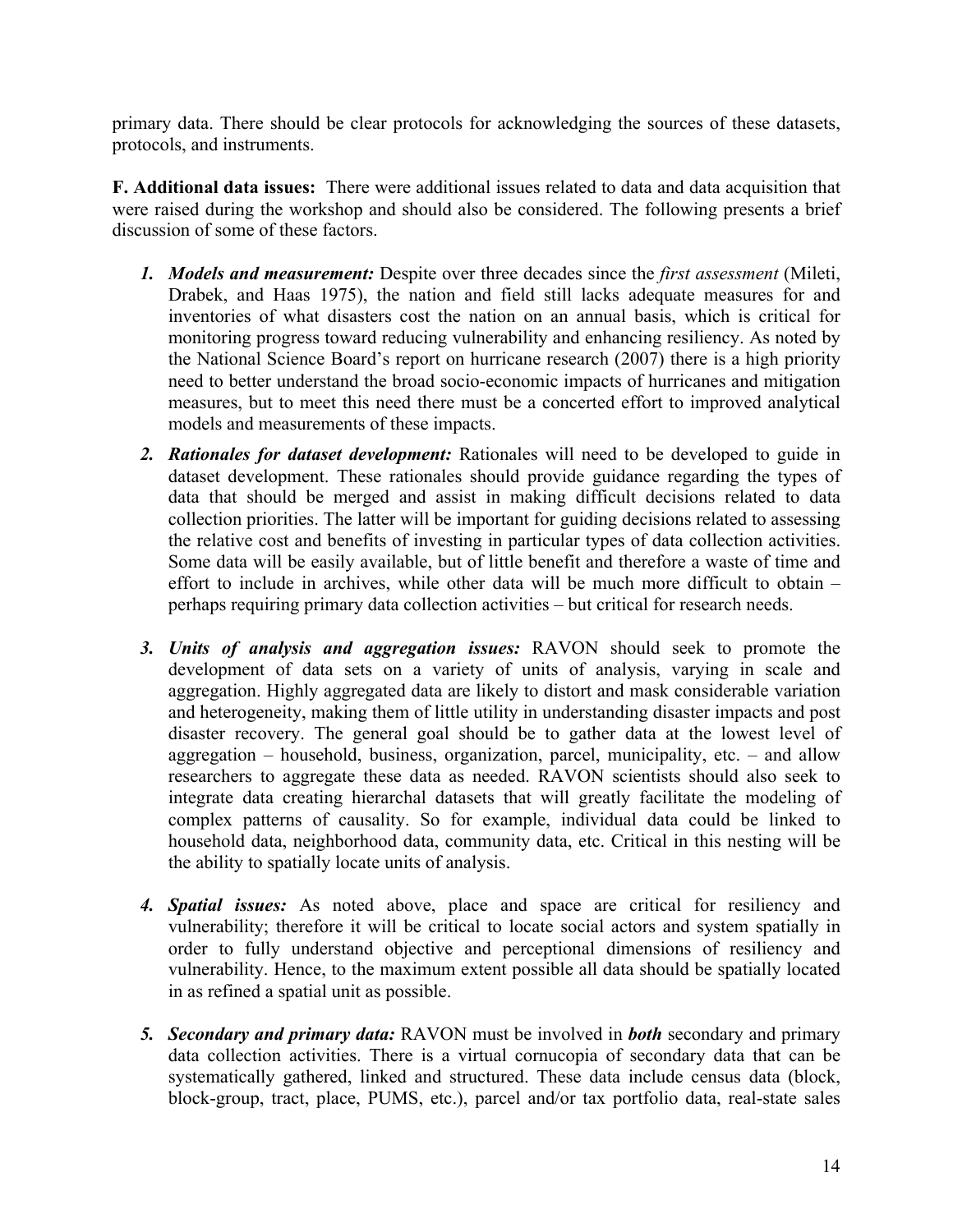data, land-use data, hazard data, etc. RAVON must invest in gathering and systematically organizing these data for the research community. However, RAVON's researchers must also engage in primary data collection, particularly on critical units of analyses such as households, businesses, local governments, etc. These data should be collected using panel sampling design or by utilizing techniques to ensure the pooling of cross-sections through time. There are strengths and weaknesses in both approaches, particularly when the focus is on the changing nature of populations in particular spatial locations. The former will provide detailed information on how units change through time while the latter will provide excellent estimates for how change is registered in representative samples of units drawn from populations located in the same area or region. Both forms of primary data are necessary and when combined and integrated with secondary data they can provide excellent resources necessary for fully developing resiliency and vulnerability science. It is important to note that relatively recent advances in quantitative methods within the social sciences now provide researchers with a full range of tools to analyze these data.

### **VI. Structure, Governance & Implementation.**

In addition to the research agenda, participants also discussed how RAVON might be structured and governed. Indeed, it was important to participants that the observatory not be a highly centralized network, controlled by only a few researchers, but rather a distribute network, drawing on the strengths and diversity of the research community. This section provides a discussion of RAVON's potential structure and governance, paying particular attention to the primary function of its governing structure – coordination. The final section provides a brief discussion of how RAVON might be implemented following a stage like development scenario.

**A. The Structure of RAVON:** There are many examples upon which to model RAVON. Some examples include: the National Center for Ecological Analysis and Synthesis (NCEAS, http://www.nceas.ucsb.edu/); the Long Term Ecological Research Network (LTER, http://www.lternet.edu/sites/lno/ or http://lno.lternet.edu/); and the National Environmental Observatory Network (NEON, www.neoninc.org).<sup>11</sup> NCEAS has a very decentralized structure. The Center coordinates research through calls for proposals, and its key functions include data repository and metadata development. But the databases in the repository appear to be uncoordinated and investigator-driven. LTER is designed as a network of centers that are strategically located (from an ecosystem diversity point of view) around the country. It seems to comprise a network of local-area observation nodes. But the nodes seem to have substantial autonomy. The data repository includes methods databases. LTER researchers are not always located at a regional node, but nevertheless are members of the research team for that node and the node attempts to coordinate and facilitate research at their location. Finally, NEON is national observatory intended to implement standardized data collection across the country. The nodes are located strategically across the country, and the data collection at each node is standardized, to include common field instruments for long-term data collection, networked

<sup>&</sup>lt;sup>11</sup> There are other examples including the Water and Environmental Research Systems (WATERS) Network and earlier observatory initiatives such as the Collaborative Large-Scale Engineering Analysis Network for Environmental Research (CLEANER) and Consortium of Universities for the Advancement of Hydrologic Science (CUAHSI).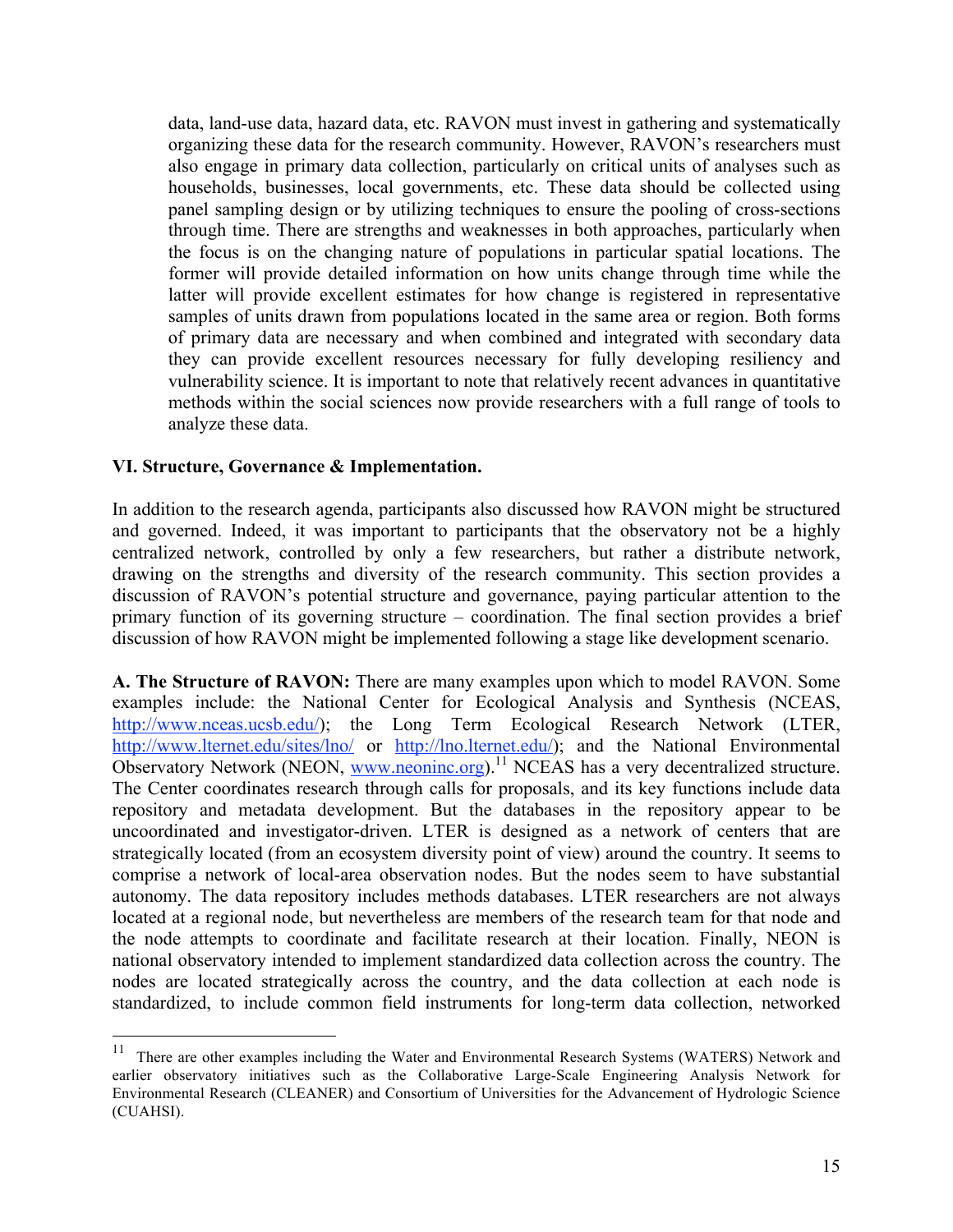sensors, and the like. Notably, to allow flexibility, they also have a rapid deployment system of instruments that can be deployed in sudden events such as forest fires.

The general workshop consensus was that RAVON should consist of a network of locations, centers or nodes. However, rather than conceiving of the network as being composed of isomorphic nodes, all essentially carrying out similar activities but different locations, participants identified at least three types of nodes within the observatory network: *regional, thematic*, and *living laboratory* nodes.

*Regional nodes* will carry out coordinated data collection activities related to natural hazard vulnerability and resiliency. Each node should have a degree of autonomy in that it might be engaged in unique research activities targeting particular dimensions of resiliency and vulnerability. However there should also be a core set of research activities, coordinated across the network, that are undertaken by each regional node. Criteria for selection of regional nodes should include:

- 1) Ideally there should be an existing, resident group of researchers with a credible track record who are interested in participating as a node. The strengths and quality of potential nodes should be based on: a) a track record of excellence in research with a bias toward innovation versus incremental research; b) a credible strategy for continuing research excellence; c) demonstrable links between the researchers and a community of practice and d) an articulated, credible commitment that builds confidence that the work proposed will be robust and sustained over a period of decades.
- 2) There should be some degree of regional distribution around the U.S., North America and ultimately globally. Criteria for determining regional distribution should include: a) bio-physical environmental characteristics including hazard types, areas with chronic low level disasters, past experience with high impact disasters, and relatively high likelihood of high impact, low probability events; and b) socio-political environments insuring diversity in legal, political, socio-economic, cultural, and demographic characteristics.
- 3) Localities or regions with strong interest or potential for involvement of local community leaders and practitioners should be given priority to better ensure the relevance and applicability of monitoring activities and research.

Regional nodes might better be considered regional hubs that coordinate researchers at a number of universities or research centers who are undertaking integrated data collection activities within a geographical region.<sup>12</sup> Some researchers themselves may be located anywhere, but would travel to the region during field work activities. Ideally there should be a physical location for the node (hub) in the region which would act as a headquarters coordinating activities and would work closely with entities (state, county, and municipal governments, etc.) within the region.

 $12$  In a sense this structure would not simply be a nodal network, but rather a network of star structures structure with regional or "center" hubs connecting sub-nodes representing researchers at other universities/organizations that are coordinated through the local/regional hub, which in turn is connected to the larger network structure.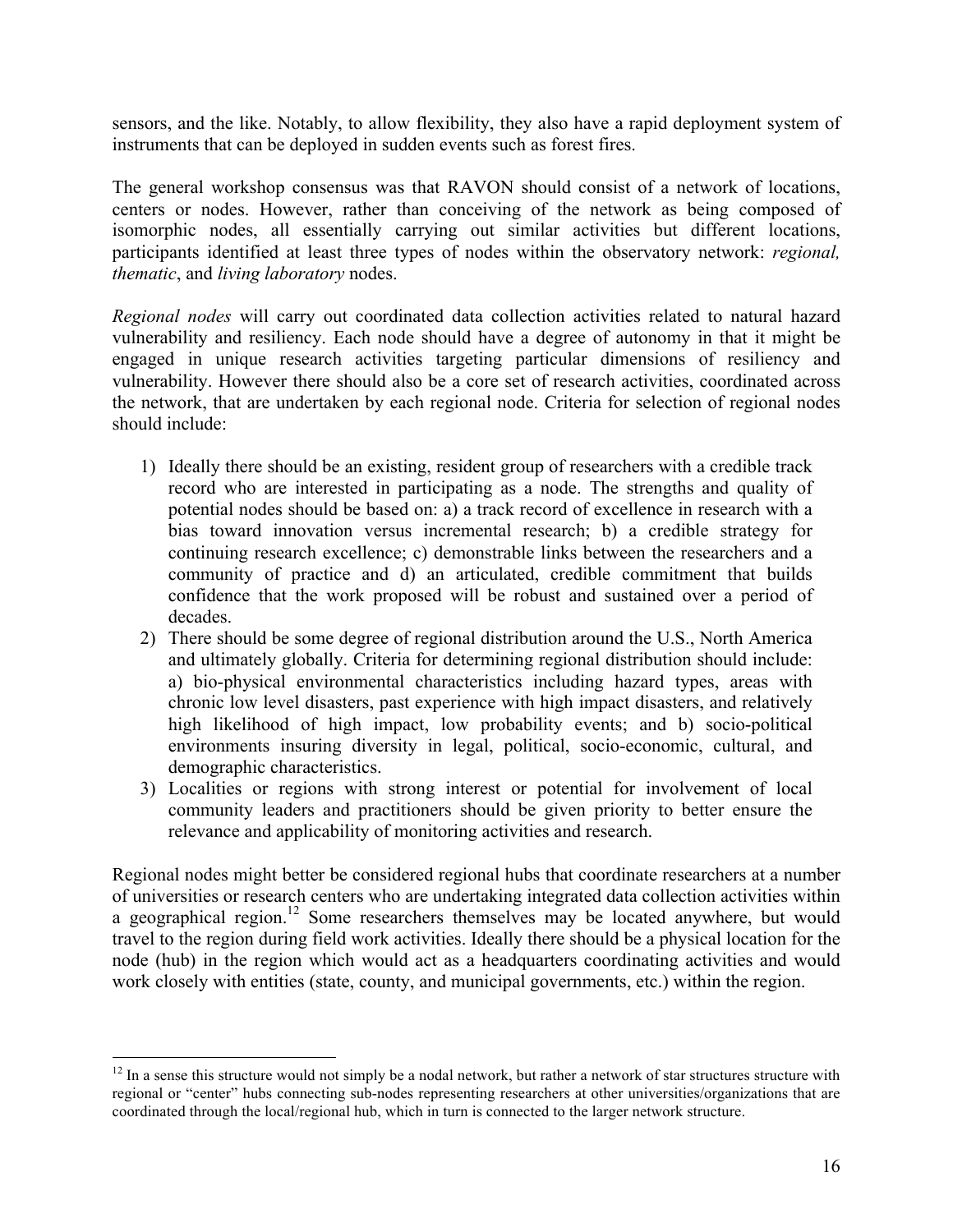*Thematic nodes* might include existing centers or mission based agencies such as the USGS that are currently engaged in activities that can directly support the mission of RAVON. The USGS is perhaps an example of a thematic node in that it is already carrying on resiliency and vulnerability analysis and generating spatial datasets at a relatively high level of aggregation across the nation and at a more refined datasets for specific locations such as the Oregon coast and Hawaii. The inclusion of the USGS as a thematic node could greatly enhance the coordination of data collection activities between RAVON and USGS. In a similar vein, the National Hazards Center at the University of Colorado is already serving an information clearance function for the hazard and disaster research and practitioner communities and hence could facilitate information clearance functions for RAVON. Such a thematic node could also facilitate information sharing among researchers working within RAVON by providing yearly opportunities to present research papers and posters at the annual National Hazard Workshop and the Hazard and Disaster Researcher's meeting held immediately following the Workshop.

*Living laboratories nodes* would be nodes established in areas impacted by a natural disaster. The establishment of living laboratory nodes would be undertaken and agreed upon by the entire observatory network given disaster opportunities that may present themselves. These may be established as a supplement to a current regional node, should a disaster impact the region already covered by an existing node or as a new node. The resources from all or part of the network can, with NSF approval, be utilized to rapidly act upon these opportunities as they present themselves. These should not be established as short term nodes, but rather as long-term investments by the network to capture and collect data on impacts and long term recovery. The exact procedures for making the decision to establish a living laboratory node will be worked out as part of the network's charter. However there was a sense of the workshop participants that creating one of these nodes should require a unanimous decision by RAVON's executive committee in conjunction with NSF program officers.

**B. Governance:** RAVON should be governed by an executive committee made up of the directors or representatives of the various nodes participating in the network. The executive committee members will expand as the number of network nodes increases. There should be an elected chair of the executive committee serving for two or three years and one of the nodes will act as a technical directorate for the network, providing logistical and administrative support for the overall network administrative functions. One of the first activities of the executive committee should be the development of a charter and constitution for the network.

Coordination across a spatially distributed network will be the key governance activity undertaken by the network. A critical element of this coordination will be concerned with data collection and archiving.13 Again, implicit in the notion of the creation of an observatory network structure is that data collection efforts will be occurring simultaneously at multiple sites or nodes. While it will be important to allow for data collection activities to be responsive and

<sup>&</sup>lt;sup>13</sup> The archiving of these data can be important because revisiting and reanalyzing "historical" datasets might be particularly fruitful. For example, advances in generalized linear models, hierarchical linear models, and panel analytic techniques provide a greater range and flexibility for researchers to undertake appropriate analyses with all forms of recovery measures.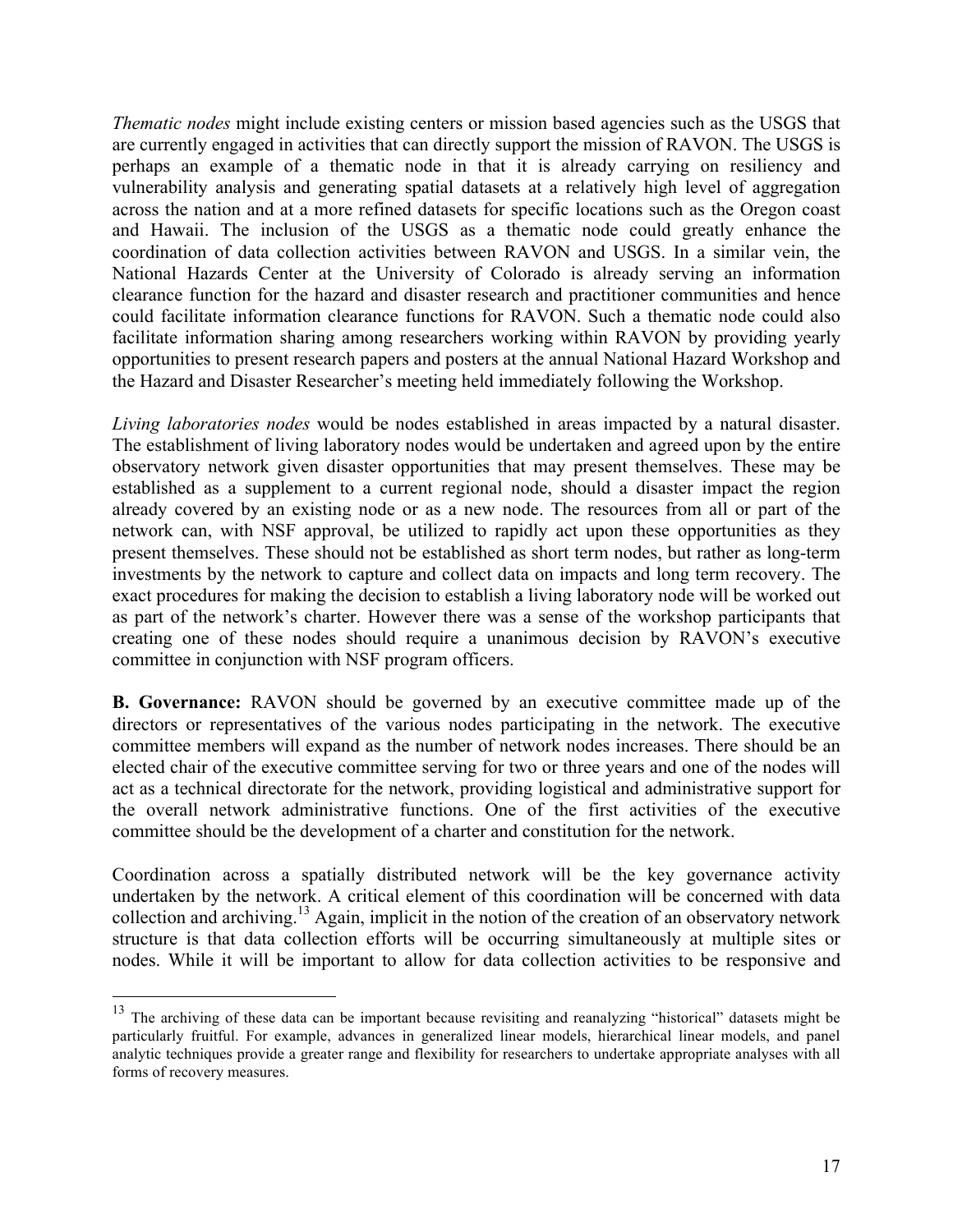malleable to the unique socio-political and bio-physical environments of node located, it will also be critical that consistent and systematic measurement protocols are developed and maintained in order to ensure comparability through time and space. Furthermore, it will be important to develop protocols and techniques for translating or converting data, where possible, in to consistent formats, metrics, and projections. This is very likely to be the case for secondary data. Hence a critical role of the observatory network will be to develop and ensure the use of standardized data collection protocols, conversion techniques, and storage/archiving protocols. It is likely that a specialized technical committee or set of committees should be established to develop these protocols and to insure quality control across data collection sites. The network should establish committees to enhance its operation with respect to these activities. Some of these will be standing committees, while others may be ad hoc.

Creating and developing collaborative partnerships with federal and national level entities, regional entities such as local communities, non-profits, foundations, public agencies as well as universities will also be important for RAVON success at both the national and local levels**.** As such, nodes in the observatory network should seek to coordinate and build on ongoing data collection efforts by organizations (universities, public agencies, foundations, private nonprofits) within their regional areas. In addition, creating partnerships with local entities might better ensure that that the science generated by RAVON helps reduce vulnerability and enhance resiliency. The networks should also support outreach and education in local communities not only with schools, but with organizational constituents operating within each observatory's jurisdiction. Nodes should seek to generate demonstrable links between a research community and a community of practice promoting success in coordination between researchers and practitioners leading to greater community resilience, and should develop clear strategies and actions for long term sustainable coordination between researchers and practitioners in future years. Both of these activities might be facilitated by the creation of a national advisory committee for the network as a whole and local advisory committees for regional network nodes.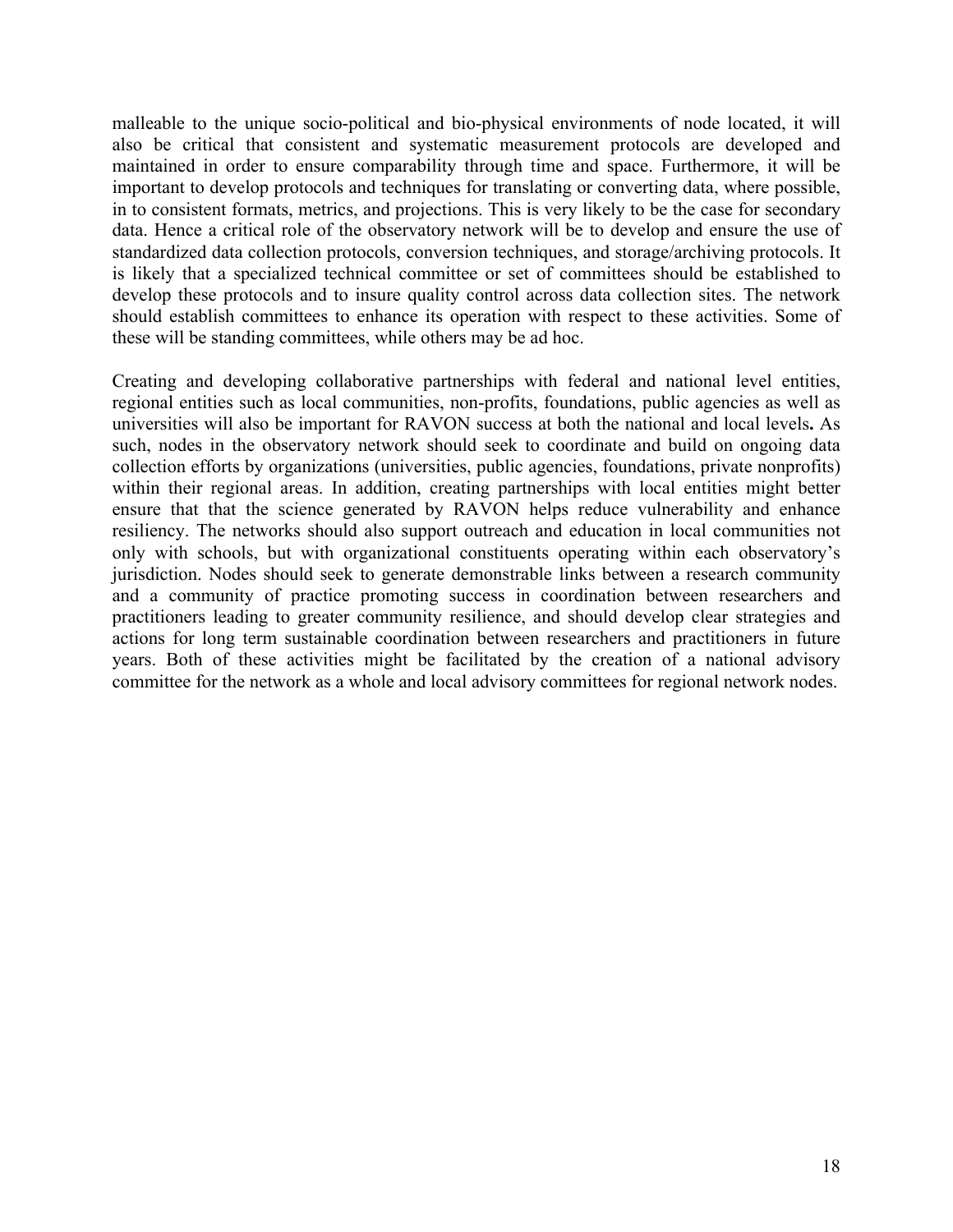

Figure 2. Example of RAVON's Organizational Structure<sup>14</sup>

Figure 2 offers a visual representation of RAVON's structure. Overall governance could be coordinated by a national executive committee supported by a rotating technical directorate which itself would be housed at one of the network nodes and a national advisory committee. The meat of the science would take place at regional and thematic nodes. There would also be a set of technical sub-committees which would develop data protocols, monitor data collection activities, and archive and distribute data to the network and broader research community.

**C. Implementation of RAVON:** As a distributed network is seems reasonable to assume that the implementation of RAVON should be phased in through a multi-year process which will also allow for its executive committee and governance structure to be created as a phased process as well. It is likely that additional planning workshops will be necessary to fully development an implementation strategy, nevertheless a possible scenario might consist of an initial phase in which 5 to 6 nodes were established through an RFP process. These initial nodes should have base funding of approximately 400K per year. Selection of the observatory network nodes will be based on criteria outlined above, although it is conceivable that a thematic node might also be funded during the initial phase. The PIs on these projects will serve as the initial steering committee and provide assistance to NSF related to the next round of nodes selected and begin the development of the observatory network's charter and constitution. Technical committees should also be tasked with the development of protocols to be implemented throughout the network. The following year 3-5 additional nodes should be established, again employing an

<sup>&</sup>lt;sup>14</sup> The authors would like to thank Himanshu Grover, PhD candidate at the Hazard Reduction and Recovery cent for developing the initial organizational diagram upon which this version was based during the workshop.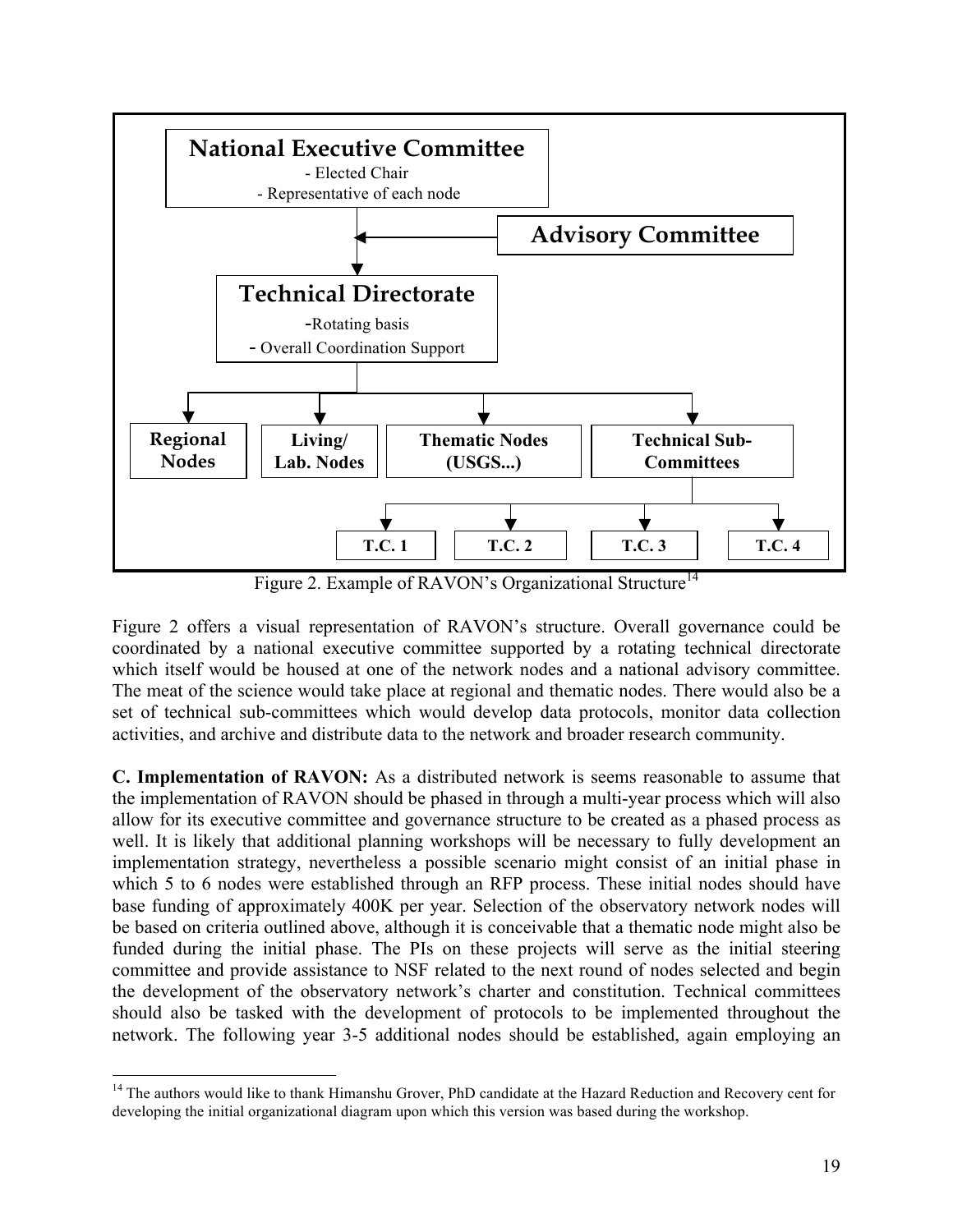RFP process and a coordinating grant might be awarded to one of the network nodes establishing the technical directorate for RAVON. The technical directorate coordinating grant should be a 3 year grant, with new or renewal grants based on coordinated efforts between the steering committee and NSF program officers. Approximately 5 years after the initial round of nodes was established, the steering committee will recommend an additional phase of network growth.

## **VII. Conclusion:**

In many respects the *Second Assessment* (Mileti 1999) marked an important watershed for natural hazards research in the United States. First it brought into clear focus one of the over arching implications emerging out of multiple steams of natural hazards and disaster research which was that any understanding of disaster impacts in general and increasing disaster losses in particular would not be found by continuing to focus simply on the nature of the hazard agents themselves. Rather, in very simple and stark terms the second assessment stated that that "the choices that are made about where and how human development will proceed actually determine the losses that will be suffered in future disasters" (Mileti 1999:27). The second assessment therefore demanded fundamental shifts in hazards research to a focus on how the actions of human social systems shape and determine disasters and a broader understanding of the consequences of the interactions and relationships between human social systems, their built environment and the bio-physical environment.

In the almost decade since the publication of the second assessment, researchers in the field have responded. Vulnerability research now increasingly includes not simply hazard exposure and the physical characteristics of hazard agents themselves, but also social factors are now also seen as critical dimensions in vulnerability analysis and assessment. Even more recently, disaster resilience has emerged as a critical focus area demanding, not simply the modeling of how complex social systems resist, rebound and respond to disaster, but also a broader ecological perspective, placing social systems in interaction with bio-physical systems to better assess changing vulnerabilities and ultimately resilience. The emergence of vulnerability and resilience science in the hazards field has brought into even shaper focus the once chronic, but now acute limitations of current approaches to hazards research.

RAVON offers the possibility of transforming the nature of research on natural hazard vulnerability and disaster resiliency. It provides a mechanism for dramatically altering the nature of the resiliency and vulnerability science by providing the opportunities to develop comprehensive long term data sets in multiple locations that will make possible temporal and comparative investigations that researcher will never be able to undertake given normal funding opportunities and structures. In addition, RAVON offers a necessary and fundamentally important complement to NSF's existing environmental observatories by directly addressing the human and social structures and dynamics driving anthropomorphic environmental changes. Resiliency and vulnerability science will undoubtedly progress without RAVON, but progress will be slow, fitful and, given ever accelerating losses, painful. With RAVON or a RAVON like observatory network however, there is the possibility of generating solid resiliency and vulnerability science that can better inform and promote more resilient communities in the future.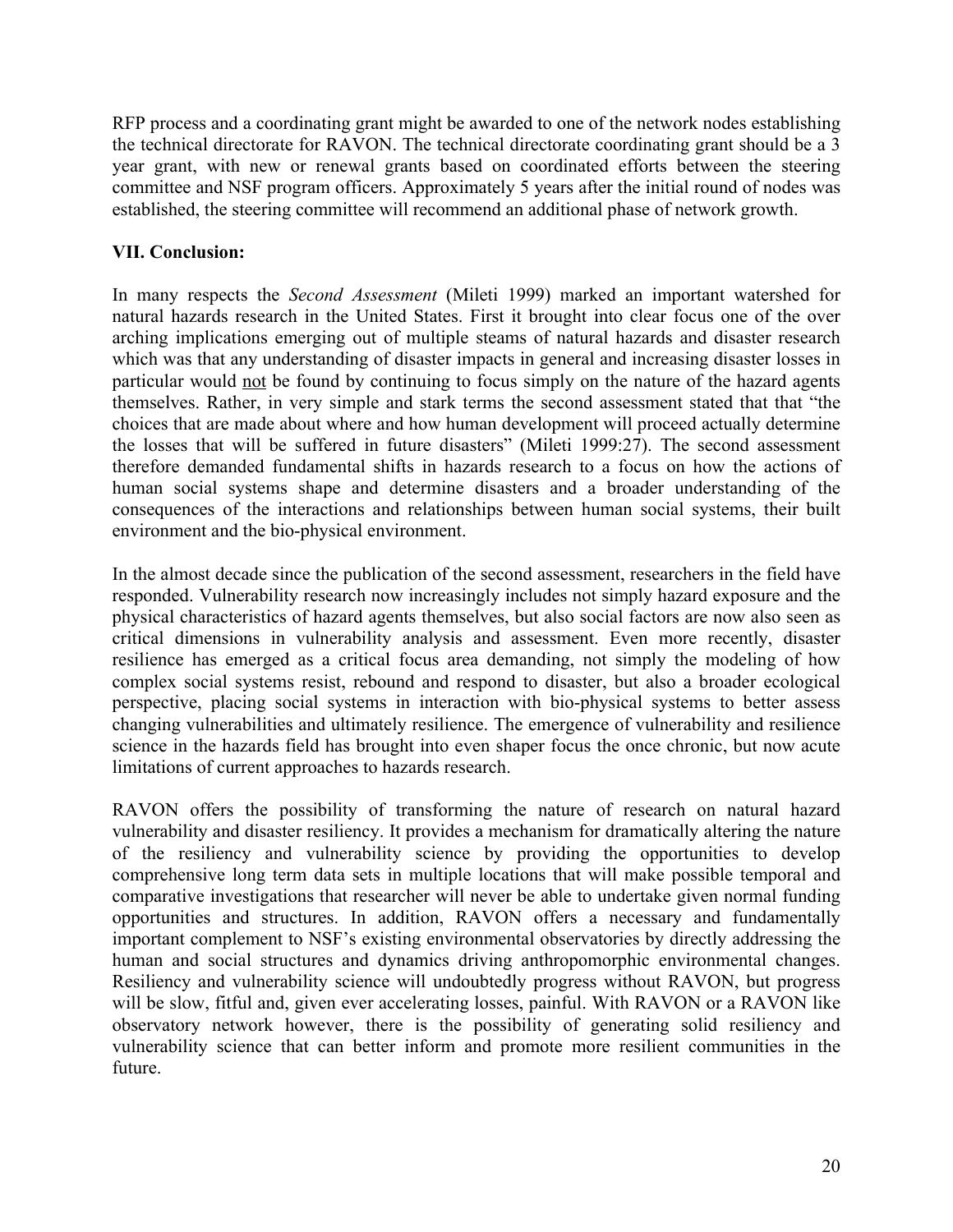Appendix 1: The Workshop

During mid-June, 2008 a two and a half day workshop entitled, *A Workshop on the Concept of a National Hazard Vulnerability and Resiliency Observatory Network*, was held at Texas A&M University. The workshop was funded by the National Science Foundation and the United States Geological Survey and hosted by the Hazard Reduction and Recovery Center at Texas A&M University.

The workshop was organized by a steering committee whose members were: Philip Berke (University of North Carolina – Chapel Hill), Stephanie Chang (University of British Columbia), Susan Cutter (University of South Carolina), William Hooke (American Meteorological Society), Howard Kunreuther (Wharton School – Penn) and Walter Gillis Peacock (Texas A&M University), who served as chair of the committee.

In addition to the steering committee, workshop participants included: Richard L. Bernknopf (USGS), Samuel D. Brody (Texas A&M University), Raymond Burby (University of North Carolina – Chapel Hill), Ann Margaret Esnard (Florida Atlantic University), Tom Gunther (USGS), Jamie L. Kruse (East Carolina University), Michael K. Lindell (Texas A&M University), John C. Pine (Louisiana State University), Carla Prater (Texas A&M University), George O. Rogers (Texas A&M University), Kimberley Shoaf (University of Califorina – Los Angeles), Arnold Vedlitz (Texas A&M University), William Wallace (Ressresler Polytechnical Institute), and Nathan J. Wood (USGS).

The steering committee and participants were greatly assisted by a team of graduate and undergraduate students from the Hazard Reduction and Recovery Center. Sarah P. Bernhardt was the conference coordinator and organizer and the other students involved were Himanshu Grover, Rahmawati (Ama) Husein, Gabriel Burns, Jung Eun Kang, Yi-Sz Lin, Joseph S. Mayunga, Wesley Highfield, and Walter M. Peacock.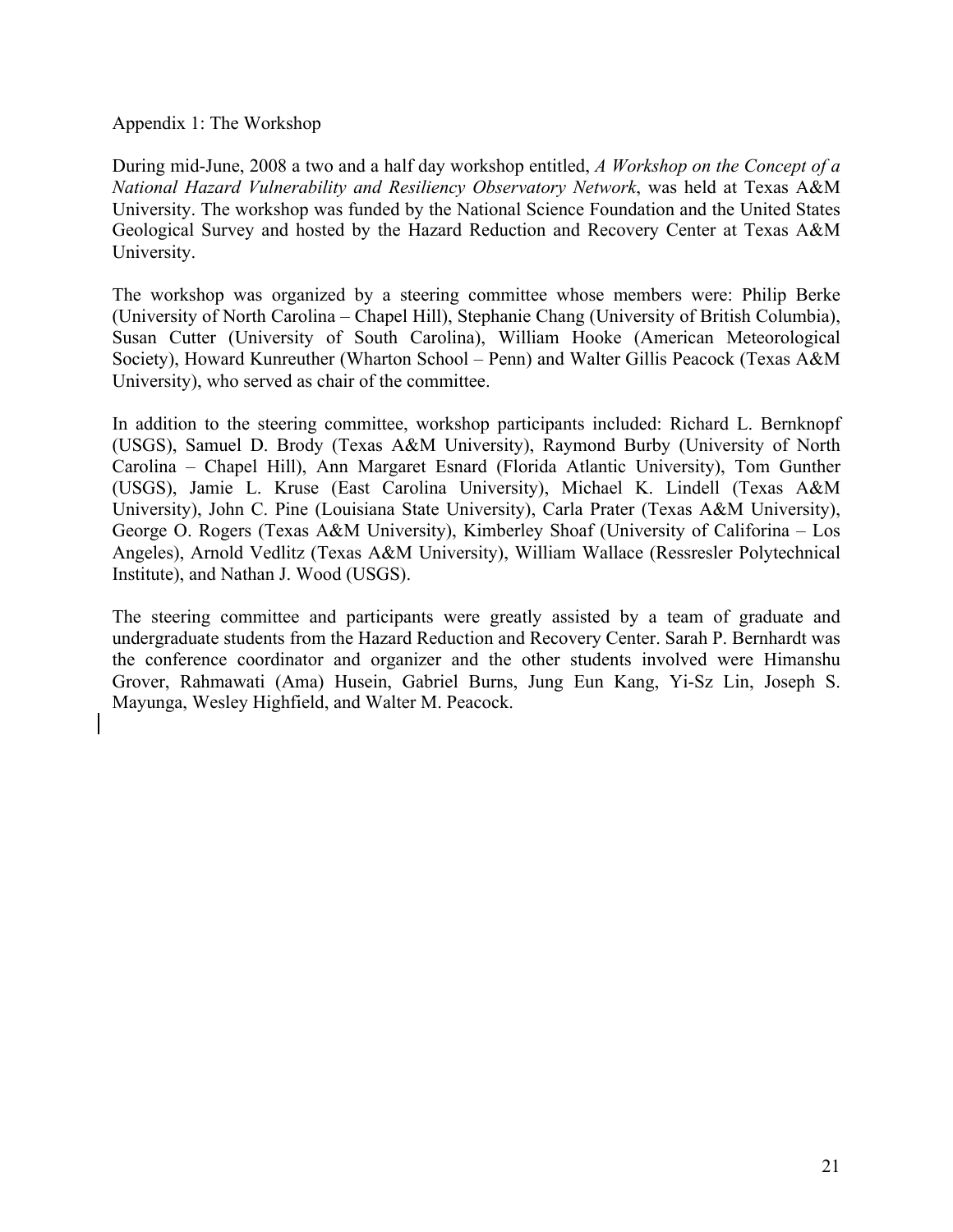#### **References**:

- Bates, F. L. (ed.). 1982. *Recovery, Change and Development: A Longitudinal Study of the Guatemalan Earthquake.* Athens, GA: Department of Sociology, University of Georgia.
- Bates, F.L. 1997. *Sociopolitical Ecology: Human Systems and Ecological Fields.* New York: Plenum Press.
- Bates, F.L. and C. Plenda. 1994. An Ecological approach to Disasters, in R. R. Dynes and K. J. Tierney (eds) Disasters, *Collective Behavior and Social Organizations*. Pp. 149-159, Newark, Delaware: University of Delaware Press.
- Berke, P. and T. Beately. 1997. After the Hurricane: Linking Recovery to Sustainable Development, New York: Johns Hopkins University Press.
- Berke, P.R. and T. J. Campanella. 2006. Planning For Postdisaster Resiliency. *ANNALS* 604 (March):192-207.
- Birkmann, J. (Ed.) 2006. *Measuring Vulnerability to Natural Hazards: Toward Disaster Resilient Societies*. New York: United Nations University Press.
- Blaikie, P., Cannon, T., Davis, I. and Wisner, B. 1994. *At Risk: Natural Hazards, People's Vulnerability and Disasters.* London: Routledge.
- Bolin, R. 1976. Family recovery from natural disaster: a preliminary model. *Mass Emergencies, 1*, 267-77.
- Bolin, R. 1982. *Long-Term Family Recovery from Disaster*. Boulder, CO: Program on Environment and Behavior, Institute of Behavioral Science, University of Colorado, Monograph #36.
- Bolin, R. 1994. *Household and Community Recovery after Earthquakes*. Boulder, CO: Program on Environment and Behavior, Institute of Behavioral Science, University of Colorado, Monograph #56.
- Bolin, R., and Stanford, L. 1998. *The Northridge Earthquake: Vulnerability and Disaster.*  London and New York: Routledge
- Borden, K.A., M.C. Schmidtlien, C.T. Emrich, W. W. Piegorsch, and S.L. Cutter. 2007. Vulnerability of U.S. Cities to Environmental Hazards. Journal of Homeland Security and Emergency Management, 4(2):1-21.
- Boruff, B.J., C. Emrich, and S. L. Cutter. 2005. Erosion Hazard Vulnerability of US Coastal Counties. *Journal of Coastal Research* 21(5):932-942.
- Buckle, P., Marsh, G., and Smale, S. 2001. *Assessing resilience and vulnerability: Principles, strategies and actions guidelines*. Mt Macedon, Australia: Emergency Management Australia.
- Burby, R. 1998. *Cooperating with Nature.* Washington D.C.: Joseph Henry Press.
- Brody, S.D., S. Zahran, P. Maghelal, H. Grover, and W.E. Highfield. 2007. The Rising Cost of Floods: Examining the Impact of Planning and Development Decisions on Property Damage in Florida. *Journal of the American Planning Association*, 73(3): 330-345.
- Bruneau, M., S.E. Chang, R.T. Eguchi, G. C. Lee, T. D. O'Rourke, A. M. Reinhorn, M.Shinozuka, K. Tierney, W. A. Wallace, and D. von Winterfeldt. 2003. A Framework to Quantitatively Assess and Enhance the Seismic Resilience of Communities. *Earthquake Spectra*, 19(4): 733-752.
- Carpenter, S. B. Walker, J.M. Anderies, and N. Abel. 2001. From Metaphor to Measurement: Resilience of What to What? *Ecosystems* 4(8): 765-781.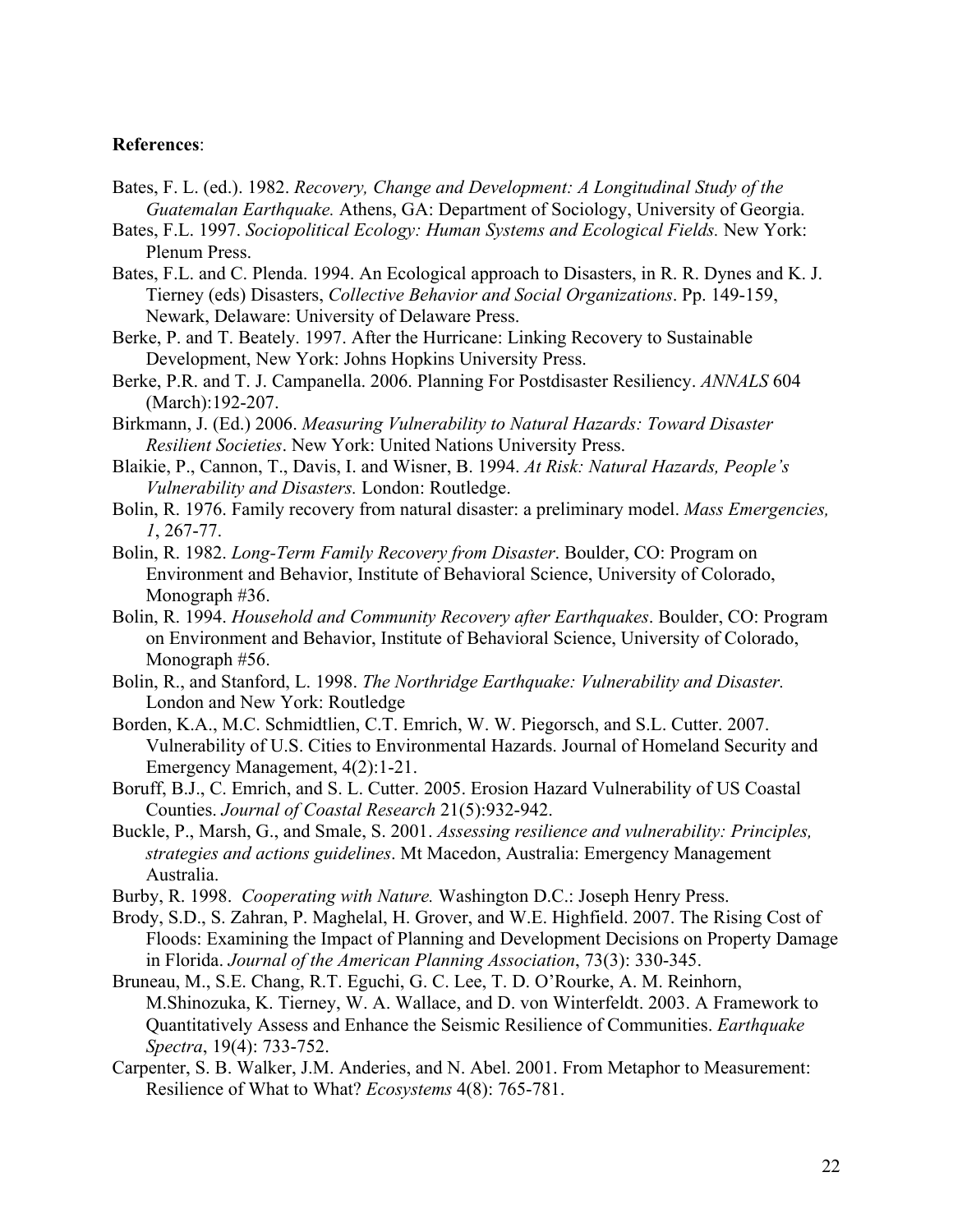- Chakraborty, J., G. A. Tobin and B. E. Montz. 2005. Population Evacuation: Assessing Spatial Variability in Geophysical Risk and Social Vulnerability to Natural Hazards. *Natural Hazards Review* 6(1):23- 33.
- Comerio, M. C. 1998. *Disaster Hits Home: New Policy for Urban Housing Recovery*. Berkeley, CA: University of California Press.
- Cross, J. A. 1990. Longitudinal Changes in Hurricane Hazard Preceptions. International Journal of Mass Emergencies and Disasters. 8(1):31-47.
- Cutter, Susan L. 1996. Vulnerability to Environmental Hazards. *Progress in Human Geography.* 20(4):529-539.
- Cutter, Susan L. (ed.) 2003. *American Hazardscapes*. Washington D.C.: Joseph Henry Press.
- Dahlhamer, J.M. and Tierney, K.J. 1998. Rebounding from disruptive events: business recovery following the Northridge earthquake. *Sociological Spectrum*, 18: 121-141.
- Drabek, T. E. 1986. *Human System Responses to Disaster: An Inventory of Sociological Findings.* New York: Springer-Verlag.
- Drabek, T. E. and Key, W. 1984. *Conquering Disaster: Family Recovery and Long-term consequences.* New York: Irvington.
- Enarson, E. A. Fothergill and L. Peek. 2006. Gender and Disaster: Foundation and Directions. Pp 130-146, in *The Handbook of Disaster Research,* edited by H. Rodriguez, E. L. Quarantelli, and R. Dynes. New York: Springer.
- Flax LK, Jackson RW, Stein DN. 2002. Community vulnerability assessment tool methodology. *Natural Hazards Review* 3(4):163–176.
- Folke, C., Carpenter, S., Elmqvist, T., Gunderson, L., Holling, C. S., and Walker, B. 2002. Resilience and sustainable development: Building adaptive capacity in a world of transformations. *Ambio, 31*(5), 437-440.
- Fothergill, A., E. Maestras, and J.D. Darlington. 1999. Race Ethnicity and Disasters in the U.S.: A Review of the Literature. *Disasters* 23(2):156-173.
- Friesma, H. P., Caporaso, J., Goldstein, G., Linbery, R., and McCleary, R. 1979. *Aftermath: Community after Natural Disasters.* Beverly Hills, CA: Sage.
- Gladwin, Hugh, Jeffrey K. Lazo, Betty Hearn Morrow, Walter Gillis Peacock and Hugh E. Willoughby. 2007. Social Science Research Needs for the Hurricane Forecast and Warning System. *Natural Hazards Review* 8(3):87-95.
- Godschalk, David, Timothy Beatley, Philip Berke, David Brower and Edward Kaiser. 1999.
- *Natural Hazard Mitigation: Recasting Disaster Policy and Planning*. Washington, D.C.: Island Press, 573 pp.
- Godschalk, D. R. 2003. Urban hazard mitigation: Creating resilient cities. *Natural Hazards Review*, 4(3), 146-143.
- Haas, J. E., Kates, R. W., and Bowden, M. J. 1977. *Reconstruction following disaster*. Cambridge, MA: The MIT Press.
- Hines Center. 2000. *The Hidden Costs of Coastal Hazards*. Washington, D.C: Island Press.
- Holling, C. S. 1973. Resilience and stability of ecological systems. *Annual Review of Ecological Systems* 4:1–23.
- Klein, R. J. T., R. J. Nicholls, and F. Thomalla. 2003. Resilience to natural hazards: How useful is the concept? *Environmental Hazards* 5: 35-45.
- Kunreuther, H.C. 2001. Risk analysis and risk management in an uncertain world. *Risk Analysis*  22: 655-664.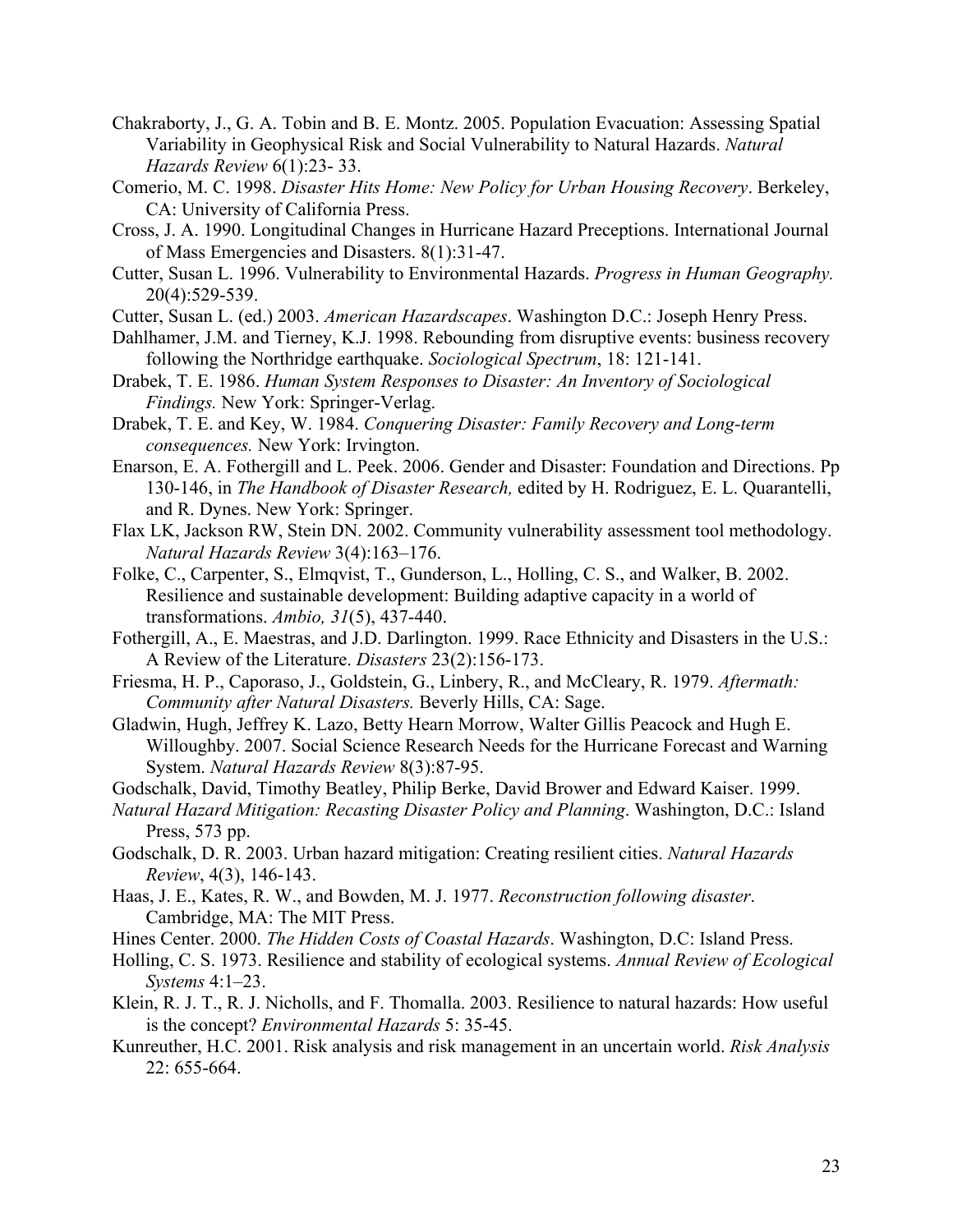- Kunreuther, H. C. 2006. Disaster mitigation and insurance: Learning from Katrina. *The Annals of the American Academy of Political and Social Science,* 604: 208-227
- Kunreuther, H. C. and Roth. R. Sr. 1998. *Paying the Price.* Washington, D.C. Joseph Henry Press.
- Lindell, M.K. and Perry, R.W. 2000. Household adjustments to earthquake hazard. *Environment and Behavior* 32: 590-630.
- Manyena, S. B. 2006. The concept of resilience revisited. *Disasters* 30(4): 433-450.
- Morrow, B. H. 1999. Identifying and mapping community vulnerability. *Disasters* 23:1-18.
- McMahon, G., S.P. Benjamin, K. Clarke, J.E. Findley, R.N. Fisher, W.L. Graft, L.C. Gundersen, J.W. Jones, T.R. Loveland, K.S. Roth, E.L. Usery, and N.J. Wood. 2005. Geography for a Changing World – A Science Strategy for the Geographic Research of the U.S. Geological Survey, 2005-2015. SD: US Geological Survey Circular 1281. http://geography.usgs.gov/documents/USGSGeographySciencePlan.pdf
- May, P., Burby, R., Erickson, N., Handmer, J., Dixon, J., and Smith, D. I. 1996. *Environmental Management and Governance: Intergovernmental Approach to Hazards and Sustainability*. Routledge: New York.
- Mileti, Dennis S. 1999. *Disasters by Design: A Reassessment of Natural Hazards in the United States.* Joseph Henry Press: Washington D.C.
- National Research Council. 2006. *Facing Hazards and Disasters: Understanding Human Dimensions*, Washington D.C.: The National Academies Press.
- National Research Council. 2001. *Grand Challenges in Environmental Sciences.* Washington, DC: The National Academies Press.
- National Science Board. 2007. Hurricane Warning: The Critical Need for a National Hurricane Research Initiative. (NSB-06-115) Arlington, VA: National Science Foundation.
- Paton, D. and D. Johnston. 2006. *Disaster Resilience: An Integrated Approach*. Springfield, Illinois: Charles C. Thomas.
- Peacock, W. G. 2003a. Cross-national and comparative disaster research. *Methods in Disaster Research.* Edited by Robert Stallings. Philadelphia: Xlibrus.
- Peacock, W. G. 2003b. Hurricane mitigation status and factors influencing mitigation status among Florida's single-family homeowners. *Natural Hazards Review*. 4(3): 1-10.
- Peacock, W.G., Morrow, B.H. and Gladwin, H. 1997. *Hurricane Andrew: Ethnicity, Gender and the Sociology of Disasters,* New York: Routledge.
- Peacock, W. G., N. Dash, and Y. Zhang. 2006. Shelter and housing recovery following disaster. pp 258-274, in *The Handbook of Disaster Research,* edited by H. Rodriguez, E. L. Quarantelli, and R. Dynes. New York: Springer.
- Peacock, W. G., C. D. Killian, and F. L. Bates. 1987. The effects of disaster damage and housing aid on household recovery following the 1976 Guatemalan earthquake. *The International Journal of Mass Emergencies and Disasters,* 5(1):63-88.
- Quarantelli, E. L. 1982. General and particular observations on sheltering and housing in American disasters. *Disasters*, *6*, 277-81.
- Resilience Alliance. 2007. *Assessing and managing resilience in social-ecological systems: A practitioner's workbook*. Retrieved June 1, 2007, from www.resalliance.org.
- Shapiro, C.D., R.L. Bernknopf, and S.M. Wachter. 2007. *A Roundtable on a National Framework for Natural Hazards Risk Reduction and Management: Developing a Research Agenda.* U.S. Geological Survey Open –File Report 2007-1106, Reston Virginia.